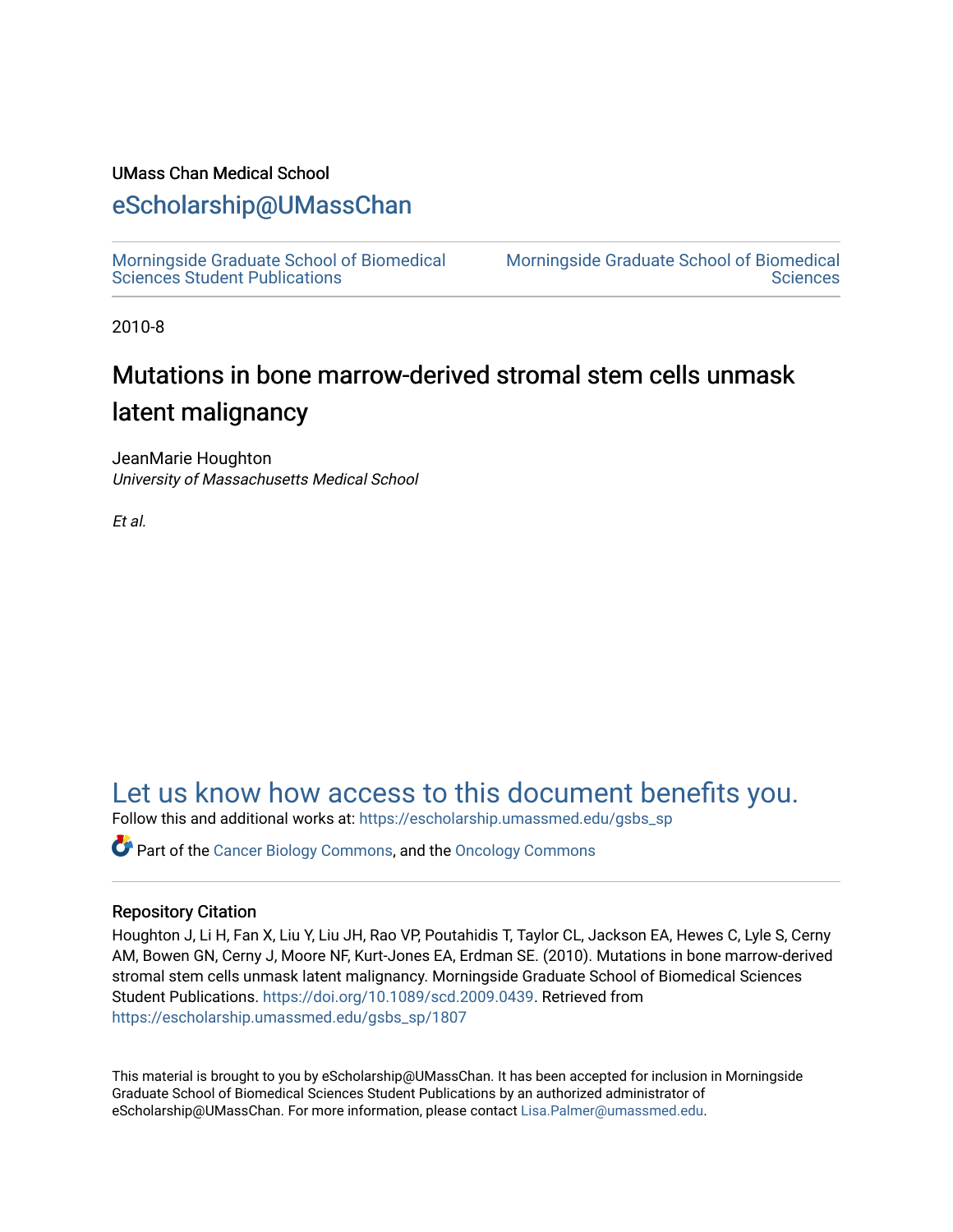# Mutations in Bone Marrow-Derived Stromal Stem Cells Unmask Latent Malignancy

JeanMarie Houghton,1<sup>,2</sup> Hanchen Li,1 Xueli Fan,1 Yingwang Liu,1 Jian Hua Liu,1 Varada P. Rao,<sup>3</sup> Theofilos Poutahidis,<sup>3,4</sup> Christie L. Taylor,<sup>5</sup> Erin A. Jackson,<sup>3</sup> Christine Hewes,<sup>3</sup> Stephen Lyle,<sup>2</sup> Anna Cerny,<sup>6</sup> Glennice Bowen,<sup>6</sup> Jan Cerny,<sup>7</sup> Nathan Moore,<sup>5</sup> Evelyn A. Kurt-Jones,<sup>6</sup> and Susan E. Erdman<sup>3</sup>

 Neoplastic epithelia may remain dormant and clinically unapparent in human patients for decades. Multiple risk factors including mutations in tumor cells or the stromal cells may affect the switch from dormancy to malignancy. Gene mutations, including p53 mutations, within the stroma of tumors are associated with a worse clinical prognosis; however, it is not known if these stromal mutations can promote tumors in genetically at-risk tissue. To address this question, *ApcMin/*<sup>+</sup> and *ApcMin/*<sup>+</sup>*Rag2*<sup>−</sup>*/*<sup>−</sup> mice, which have a predilection to mammary carcinoma (as well as wild-type (wt) mice), received mesenchymal stem cells (MSC) with mutant p53 (p53MSC) transferred via tail vein injection. In the wt mouse, p53MSC circulated in the periphery and homed to the marrow cavity where they could be recovered up to a year later without apparent effect on the health of the mouse. No mammary tumors were found. However, in mice carrying the *ApcMin/*<sup>+</sup> mutation, p53MSC homed to mammary tissue and significantly increased the incidence of mammary carcinoma. Tumor necrosis factor (TNF)α-dependent factors elaborated from mesenchymal cells converted quiescent epithelia into clinically apparent disease. The increased cancer phenotype was completely preventable with neutralization of TNF-α or by transfer of CD4<sup>+</sup> regulatory T cells from immune competent donors, demonstrating that immune competency to regulate inflammation was sufficient to maintain neoplastic dormancy even in the presence of oncogenic epithelial and stromal mutations. The significant synergy between host immunity and mesenchymal cells identified here may restructure treatments to restore an anticancer microenvironment.

### **Introduction**

By MIDLIFE, THE MAJORITY of people have microscopic foci of malignant cells throughout their body, yet the incidence of clinically apparent tumors is strikingly lower [1]. Autopsy studies reveal a profound discrepancy between the presence of subclinical malignancy and clinically apparent cancer [2-4]. Multiple factors may affect this switch from dormant to overt disease, including additional gene mutations within tumor cells, changes in the systemic immune response, and/or alterations in the microenvironment and stromal cells proximate to the cancer cells.

 Bone marrow-derived cells (BMDC) invade and reside within inflammed tissues. Within these tissues, cells

derived from the marrow can differentiate as myofibroblasts and fibroblasts and contribute substantially to the signaling environment surrounding regenerating tissue [5], and they are instrumental in directing epithelial cell regeneration and wound repair. Within established tumors, BMDC are recruited as cancer-associated fibroblasts (CAF), which have a phenotype similar to that of activated fibroblasts thus sharing a "wound-healing" repertoire of chemokine and cytokine [6] production. Mesenchymal stem cells (MSC), which can be found in the marrow, also localize to areas of established carcinoma and infiltrate into the tumor as tumor stroma [7]. MSC promote breast cancer metastasis through effects on local tumor growth and migration, and

3 Division of Comparative Medicine, Massachusetts Institute of Technology, Cambridge, Massachusetts.

<sup>&</sup>lt;sup>1</sup>Department of Medicine, Division of Gastroenterology, <sup>2</sup>Department of Cancer Biology, <sup>6</sup>Department of Medicine, Division of Infectious Disease, and 7 Department of Medicine, Division of Hematology/Oncology, University of Massachusetts Medical School, Worcester, Massachusetts.

<sup>4</sup> Laboratory of Pathology, Faculty of Veterinary Medicine, Aristotle University of Thessaloniki, Thessaloniki, Greece. 5 University of Massachusetts GSBS, Worcester, Massachusetts.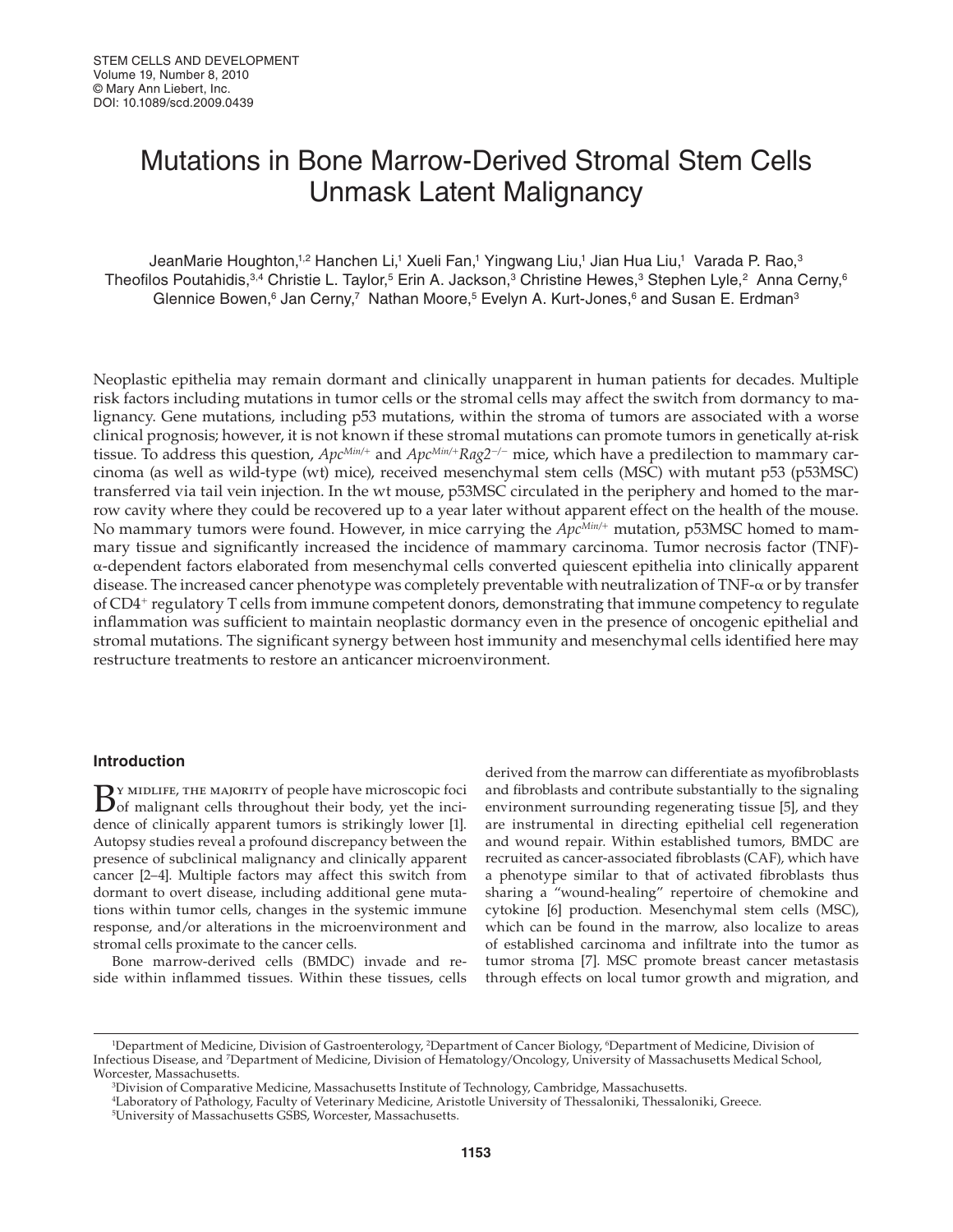via priming of distant sites to become conducive docking sites for tumor cells [7].

Cancer-associated fibroblasts have been shown to carry genetic and epigenetic mutations, which are thought to impact their clinical behavior [8–10]. Recently, it has been suggested that CAF may play as much a role in cancer formation as do the epithelial-derived tumor cells themselves. Mutations in stromal p53 have been demonstrated in CAF associated with multiple tumor types. Mammary tumors containing p53-deficient stromal fibroblasts developed faster and are more aggressive than tumors containing wild-type (wt) stromal fibroblasts [11]. Though it is clear that stromal cells have dramatic impact on established tumors, it is less clear what effect these cells have on the earliest stages of malignancy or what role, if any, they may have in converting microscopic malignant foci within atrisk tissue to frank malignant disease. Interestingly, it has been suggested that mammary stroma may be a critical target for chemical-induced transformation. Studies using NMU as a transforming agent demonstrate that the mammary stroma can be a direct target of chemical transformation and precedes the transformation of rat mammary epithelial cells in a rat model of chemical-induced mammary carcinoma [8].

 Here we show that mutant p53MSC home to mammary tissue under the influence of dysregulated inflammation. Once within at-risk tissue, p53MSC accelerated neoplastic cell growth. Homing and proliferation of p53MSC within the mammary epithelium resulted in a dramatic increase in disease incidence and tumor size, and a decrease in the time to clinically apparent disease in mice at-risk for mammary carcinoma. The p53MSC themselves did not promote mammary tumors in wt mice that were not at risk for the disease. Further, the increased cancer phenotype was dependent upon tumor necrosis factor (TNF)-α, and accelerated tumor formation was completely reversed with neutralization of TNF-α via neutralizing antibody or by transfer of competent T-regulatory cells  $(T_{REG})$ . Altered MSC signaling converted quiescent in situ carcinoma to clinically apparent disease in a tissue-specific fashion. The significant contribution of immune dysregulation to procancer MSC activity provides additional mechanisms for the clinical stratification of breast cancer and may restructure treatment targets toward restoring an anticancer microenvironment.

### **Materials and Methods**

Please see Supplemental Methods for additional details.

#### Human tissue

 Human breast cancer and normal breast tissue samples from de-identified individuals were obtained from the UMass Cancer Center Tissue and Tumor Bank http:// www.umassmed.edu/cancercenter/tissuebank/index.aspx) with IRB approval and evaluated for p53 expression (see Supplemental Methods).

#### Experimental animals

 Animal work was performed at Massachusetts Institute of Technology or at the University of Massachusetts Medical School under IACUC approval. Female C57BL/6ApcMin/+ (B6Min), *ApcMin/*<sup>+</sup>*Rag2*<sup>−</sup>*/*<sup>−</sup> (B6RagMin), and *wt* (B6) littermates were genotyped prior to experiments, and at euthanasia. Experiments were conducted using separate trials with 5–10 mice each and results combined for statistical analyses. C57BL/6*Apc<sup>Min/+</sup>* mice are at risk for mammary tumors and 1% of female mice develop tumors by 26 weeks of age. *ApcMin/*<sup>+</sup>*Rag2*<sup>−</sup>*/*<sup>−</sup> mice are at a higher risk of mammary carcinoma and 10% of female mice develop mammary tumors by 26 weeks of age.

#### Wild-type bone marrow transplantation and MSC infusion

 Bone marrow transplantation was performed as previously described [12] using enhanced green fluorescent protein (eGFP)-labeled total bone marrow from C57BL/6Jβ*-actin-EGFP* mice (Jackson laboratories, Bar Harbor, ME) or eGFP-MSC plus 3–5 million unmarked support marrow cells transplanted into irradiated (900 rads) recipients via tail vein injection. Recipient mice were 6–8 weeks of age. Donor mice were 8–12 weeks of age. Freshly cultured cells were used at first passage. Cultured wtMSC or p53MSC were age-matched for experiments and used at Passages 12–15.

### Isolation, culture, and infusion of p53MSC and wtMSC

 Wild-type bone marrow was isolated and cultured as previously described [13]. p53wt (wt) and MSC with a CAF phenotype and carrying p53 mutation (p53MSC) were identified, characterized, and transfected with a monomeric DS-red containing plasmid as described in Supplemental Methods.

#### Immunomodulation

 $T_{REG}$  transfer and neutralization of TNF-α by anti-TNF-α antibody is described in Supplemental Methods.

### Primary tumor, tumor transplantation, and histological evaluation of tissues

 p53MSC-induced B6Min mammary tumors were excised. One half was processed for histology and Ki-67 expression, and ½ was minced, digested, and cell suspensions injected into the mammary fat pad of recipient female B6Min mice. All mammary tissue and tumors were evaluated for histology and epithelial cell proliferation as described in Supplemental Methods. For ex vivo proliferation studies, cells were placed in tissue culture with Dulbecco's modified Eagle's medium (DMEM) 10% fetal calf serum (FCS) and grown as a monolayer.

#### Migration by monolayer wound-healing assay

MCF-7 cells were grown to 90% confluence and the cell monolayer was then wounded by a plastic tip (1 mm). Monolayers were washed, photographed, and media replaced with control medium or p53MSC-conditioned me $dium \pm$  chemokines and healing measured as described in Supplemental Methods.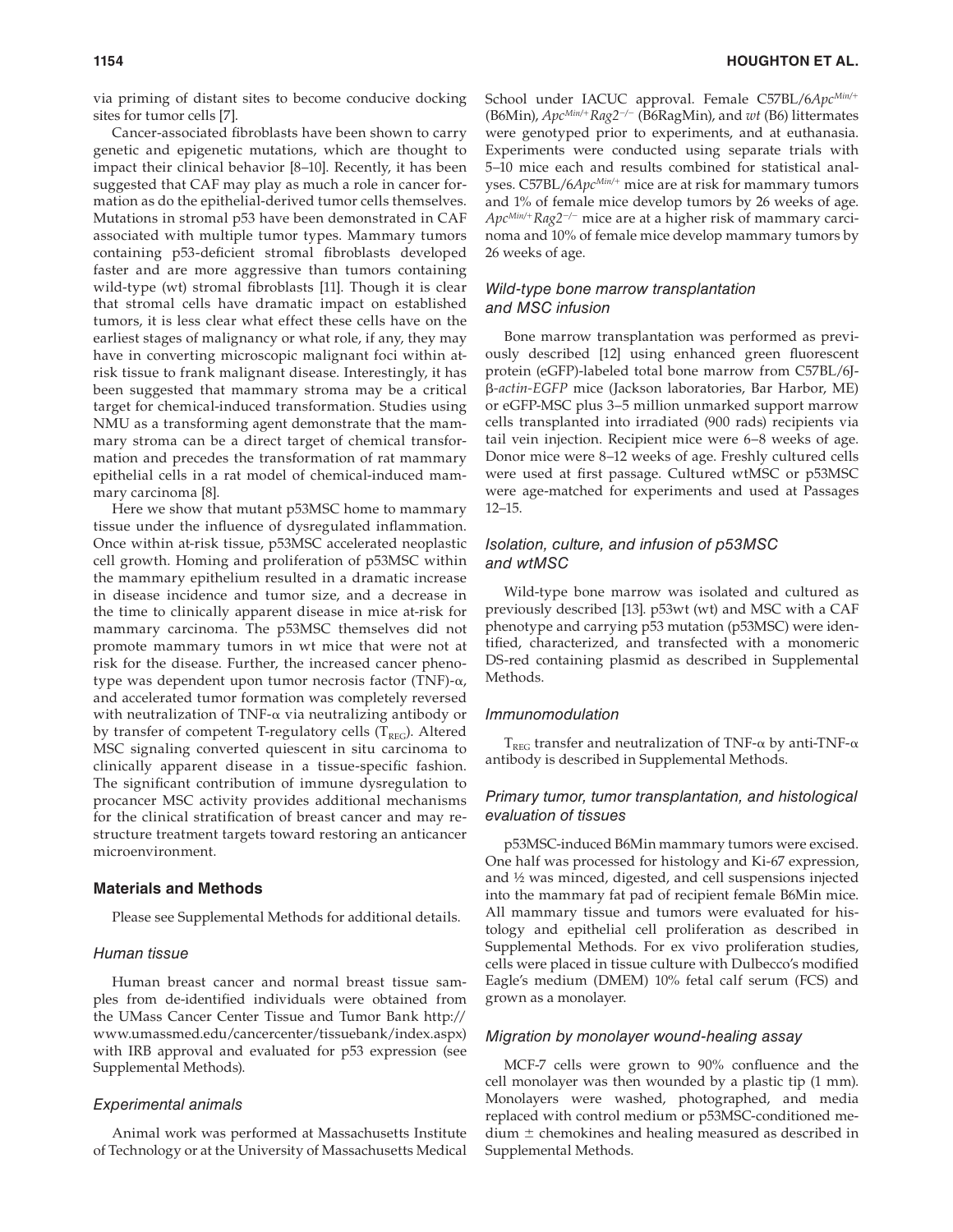#### Statistical analyses

 Mammary tumor incidence was compared using Fisher exact *t*-test. Ki-67 index and assessment of stroma was compared between groups using 2-tailed *t*-test. In vitro data were compared using Student's *t* -test using a minimum of 3 replicates per experimental point, and experiments repeated 2–3 times for reproducibility.

#### **Results**

## Cancer-associated fibroblasts from human breast cancer contain a population of p53-mutated stromal cells

Stromal cells with p53 mutations have been identified associated with breast [14,15], prostate [16], and other epithelial cancer cells and are predictive of aggressive tumor behavior and metastasis. While there is controversy with regard to the specific mutation and frequency of stromal p53 mutations in human breast cancer specimens [15,17–19], there is a growing literature that demonstrates a role for nonautonomous p53 effects between stroma and mammary epithelial cells [11]. We first assessed p53 expression in human breast cancer stroma. Specific p53 immunohistochemistry (IHC) of 15 consecutive breast cancer specimens archived by the UMass tumor bank was done and our data support the notion that overexpression of p53, which can be associated with clinically relevant mutations, occurs commonly within a population of CAF (Table 1).  $p53^+$  stromal cells were found in 67% of breast cancer specimens (Fig. 1A–1C) and expressed  $α$ -smooth muscle actin  $(α$ -SMA) indicative of an activated fibroblast phenotype (Fig.  $1D-1G$ ).  $p53^+$  cells were found as isolated cells within activated stroma. We evaluated

non-neoplastic mammary glands and associated connective tissue for  $p53$  and  $\alpha$ -SMA expression. Small glands were devoid of α-SMA expression. Myoepithelial cells along lobular ductules stain strongly positive for  $α$ -SMA. Fibroblasts within the stroma were devoid of  $\alpha$ -SMA signal. We did not detect any p53 staining within any cell of benign mammary tissue (Fig. 1H and 1I). These findings confirm the published observation of rare (1%–5%)  $p53^+$  CAF cells within breast cancer stroma [11,15,17–19].

#### Wild-type MSC are not associated with an increase risk of mammary carcinoma

 We hypothesized that p53 mutations in stromal cells could drive the transition of occult malignant cells to frank mammary carcinoma in at-risk tissue. As a first step in evaluating the p53MSC promotion of mammary carcinoma, we characterized the in vivo activity of wtMSC in wtC57BL/6 mice (B6) not prone to mammary carcinoma compared with wtMSC given to C57BL/6  $Apc^{Min/+}$  (B6Min) mice that have a low but significant spontaneous rate of developing mammary carcinoma, and found that wtMSC did not contribute to a malignant phenotype in either mouse model (see Supplemental Table 1; Supplementary materials are available online at http://www.liebertonline.com/scd).

## Infused p53MSC-CAF are not associated with mammary carcinoma in B6 mice

 We next investigated the fate of MSC hemizygous for p53 307 Thr–Ile mutation [13] (p53MSC) (which coincides with position 312 in the DNA-binding region of human p53, a mutation found in human cancers [20]) in the B6 mice. This

| Sample number  | Age | Cancer type    | Grade          | pT             | pN             | pM              | ER/PR/Her2 | p53        |                       |
|----------------|-----|----------------|----------------|----------------|----------------|-----------------|------------|------------|-----------------------|
|                |     |                |                |                |                |                 |            | Epithelial | <i><b>Stromal</b></i> |
| 1              | 65  | Ductal         | 2              | 1 <sub>b</sub> | $\theta$       |                 | $+/-/-$    |            | $^+$                  |
| 2              | 83  | Ductal         | 2              | 1 <sub>b</sub> | $\theta$       |                 | $+/+/-$    |            |                       |
| 3              | 66  | Ductal         | $\overline{2}$ | 1 <sub>b</sub> | 3a             |                 | $+/-/-$    |            |                       |
| $\overline{4}$ | 69  | Ductal/lobular | 2              | $\overline{2}$ | $\theta$       |                 | $+/+/-$    |            |                       |
| 5              | 59  | Ductal         | 3              | $\overline{2}$ | $\theta$       |                 | $+/-/-$    | $^{+}$     | $\! +$                |
| 6              | 79  | Ductal         | 2              | 1c             | $\theta$       |                 | $+/+/-$    |            | $^+$                  |
| 7              | 72  | Ductal         | 2              | 1 <sub>b</sub> | $\theta$       |                 | $+/+/-$    | $^{+}$     | $^{+}$                |
| 8              | 61  | Ductal         | $\overline{2}$ | 1 <sub>b</sub> | $\theta$       |                 | $+/+/-$    |            | $^{+}$                |
| 9              | 44  | Ductal         | $\overline{2}$ | $\overline{2}$ | $\theta$       |                 | $+/+/-$    | $^{+}$     | $^{+}$                |
| 10             | 61  | Ductal         | $\overline{2}$ | 1 <sub>b</sub> | $\overline{0}$ | $\qquad \qquad$ | $+/+/-$    |            | $^+$                  |
| 11             | 82  | Ductal         | $\overline{2}$ | $\overline{4}$ | 1 <sub>b</sub> |                 | $+/+/-$    |            |                       |
| 12             | 73  | Ductal         | $\mathcal{L}$  | 1c             | $\Omega$       |                 | $+/+/-$    |            |                       |
| 13             | 45  | Ductal         | 1              | 1 <sub>b</sub> | 1mi            |                 | $+/+/-$    |            |                       |
| 14             | 47  | Ductal         | 3              | 1 <sub>b</sub> | $\theta$       |                 | $+/-/-$    | $^{+}$     |                       |
| 15             | 59  | Ductal         | 3              | 1c             | $\theta$       |                 | $-/-/+$    | $^{+}$     |                       |

TABLE 1. HUMAN BREAST CANCER-CLINICAL INFORMATION

Grade: 1, well-differentiated; 2, moderately differentiated; and 3, poorly differentiated.

pT: tumor size and extent.

pN nodes:  $a \le 0.2$  cm;  $b \ge 0.2$  cm; mi, micrometastasis  $\le 0.2$  cm.

pM metastasis: +/−.

ER/PR/Her2: estrogen receptor, progesterone receptor, and Her2 status of tumor sample.

 p53 status for epithelium and stroma: Negative (−) if there is no staining, (+) if any cell in the appropriate compartment stains for nuclear p53.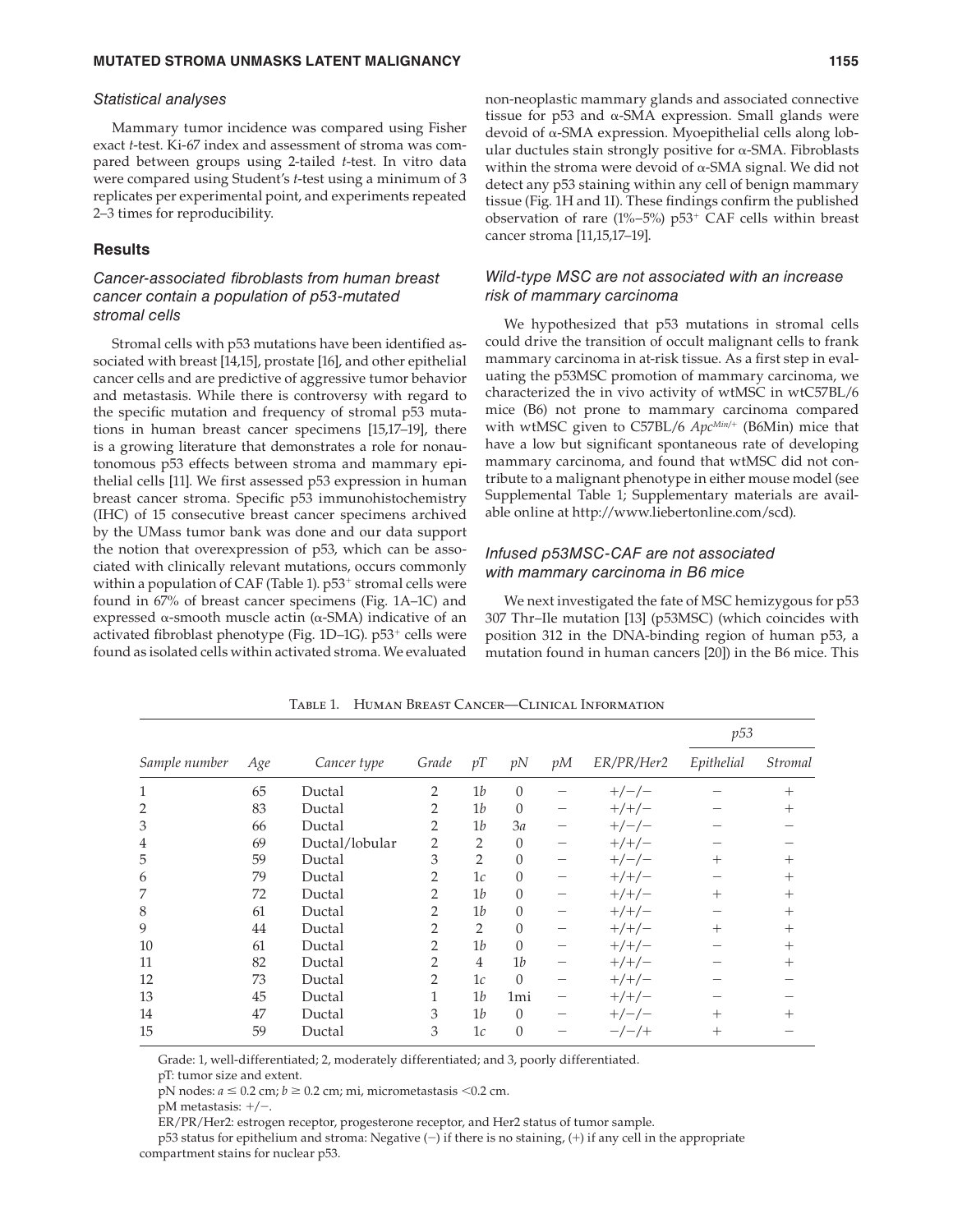#### Human Breast Cancer



Human Non-Neoplastic Mammary Tissue



**FIG. 1.** Human breast cancer stroma contains nuclear p53. Specific anti-p53 IHC of 3 different representative human breast cancer specimens containing (A) abundant stroma (B) moderate amount of stroma, and (C) little stroma. Arrows point out p53 <sup>+</sup> nuclei of stromal cells (brown nuclear staining). Frozen tissue was used to colocalize ( **D** ) anti-α-smooth muscle actin (SMA) (green), (E) p53 (red, arrows), (F) nuclei (blue). (G) Merged image shows p53 colocalizing with dapi (purple, arrows) within α-SMA<sup>+</sup> cells. (**H**) Anti-p53 (brown staining) and (**I**) anti-α-SMA (brown staining) immunohistochemistry of consecutive sections of non-neoplastic mammary tissue containing mammary epithelial and stromal structures. Boxed areas shown in higher power as indicated. The chart summarizes the number of  $p53<sup>+</sup>$  cells within the epithelial and stromal compartments of the human tumors and within benign mammary tissue.

mutation is a gain-of-function mutation (see Supplemental Fig. 1; Supplementary materials are available online at http://www.liebertonline.com/scd). wtMSC cultured under the same conditions, and at the same age, do not have demonstrable p53 protein by immunofluorescence (IF) or by western blot analysis, while p53MSC stain heavily by p53 IF, and have abundant protein by western blot analysis [13]. Freshly isolated MSC and cultured MSC populations

were verified by fluorescence-activated cell sorting (FACS) to lack hematopoietic stem cell markers and lineage-specific markers (negative for CD45, CD3, CD4, CD8, CD11b, CD11c, CD19, CD25, Gr1, F4/80 NK1.1, and CD31) and were positive for CD105, CD73, and CD44. All MSC populations used maintained trilineage differentiation (fat, cartilage, and bone) capacity in culture. wtMSC and p53MSC maintained similar phenotypes and growth characteristics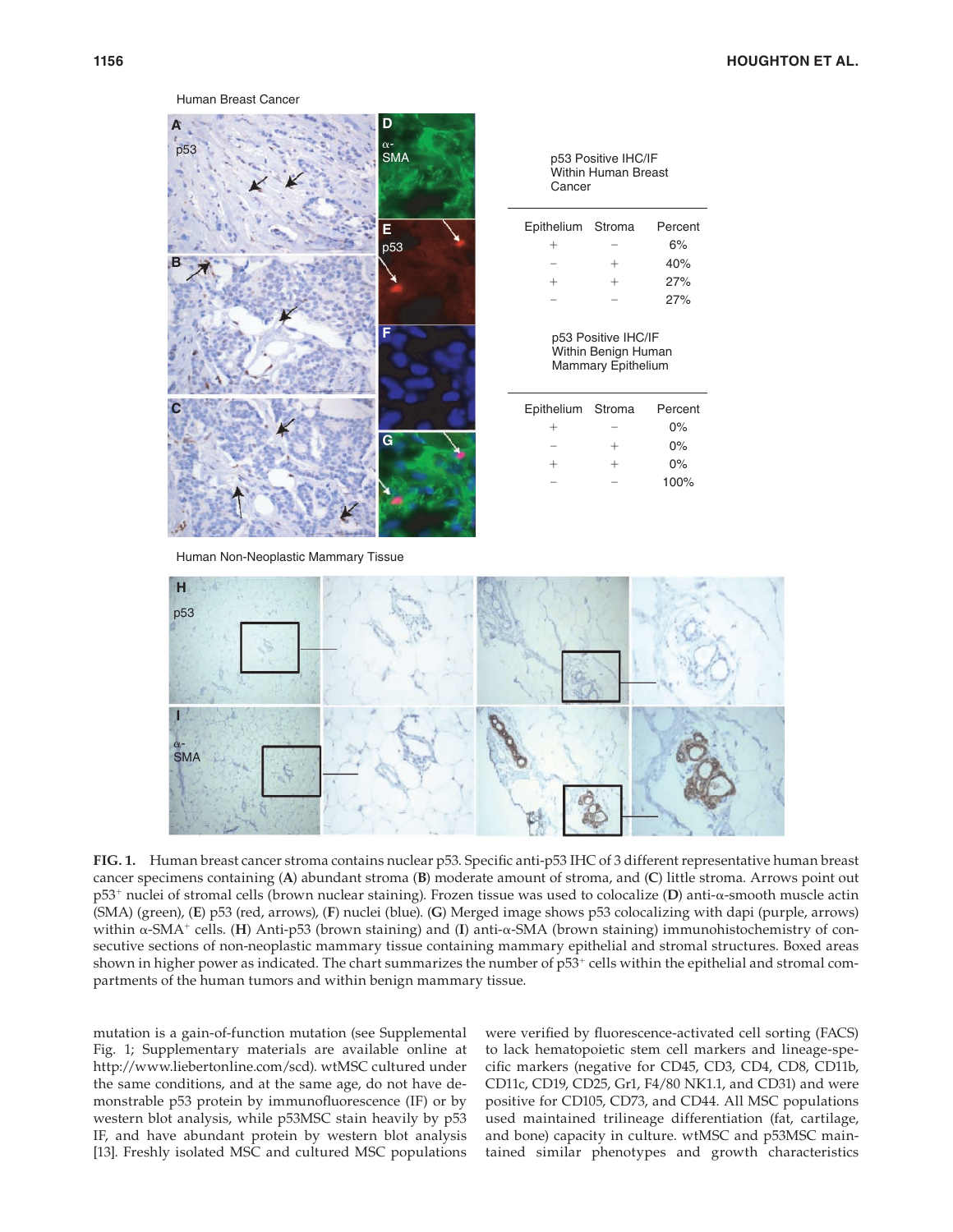#### **MUTATED STROMA UNMASKS LATENT MALIGNANCY 1157** 1157

with doubling times of 26 and 28 h, respectively. B6 mice were infused with 1 million p53MSC or age-matched cultured wtMSC labeled with red fluorescent protein (RFP) as control. Infused cultured wtMSC were not maintained at detectable levels long term in host tissue, and were not found after 3, 6, 9, or 12 months postinfusion (Supplemental Fig. 2; Supplementary materials are available online at http://www.liebertonline.com/scd). In contrast to wtMSC, p53MSC remained detectable in the blood for many months postinfusion and were recovered at all time points tested ( Fig. 2A and 2B and Supplemental Fig. 2). There were no gross or microscopic tumors in any tissue from B6 mice. The spleen and the marrow cavity contained a few scattered  $RFP<sup>+</sup>$  cells (Fig. 2D). To confirm the presence of p53MSC in the bone marrow, we cultured the bone marrow and recovered  $35 \pm 5$  RFP-p53MSC colony-forming units per mouse (Fig. 2C), which we calculated was found to be  $\sim 3\%$  of the stroma. These MSC lacked specific hematopoietic or lineage markers (CD3, CD4, CD8, CD11b, CD11c, CD19, CD25, Gr1, F4/80, and NK1.1), and retained CD44 positivity and the ability to differentiate into bone fat and cartilage, confirming they were MSC. Further, these data demonstrate that p53-mutated MSC have a survival advantage in vivo over wtMSC but, in the absence of inflammation or a predisposition to tumors, do not themselves initiate epithelial malignancy (see Supplemental Methods for further details).

## p53MSC and mammary carcinoma in the ApcMin/+ cancer prone mouse

 To address the effects of stroma on the growth of dormant or premalignant mammary cells, we chose a mouse model that develops mammary carcinoma at a low but reproducible rate. Less than 1% of B6Min mice housed at MIT or UMass develop mammary carcinoma as they age (personal observation). Tumor incidence is directly linked to inflammatory triggers [21–23] as tumor formation occurs with chronic infection [23]. Congenital or acquired immunodeficiency is strongly associated with an increased incidence of tumors in both human and mice. Immune cells are thought to prevent tumor outgrowth by either direct elimination of tumor cells or by maintaining an equilibrium state where occult tumors are kept in check. These processes are termed immunosurveillance and immunoediting [24-26]. Rag2-deficient mice lacking T, B, and NK-T immune cells are at an increased risk for chemically induced tumors attributed to genetic



FIG. 2. Analysis of red fluorescent protein (RFP)-p53MSC recovered in the mature wild-type mouse after IV injection. RFPlabeled p53MSC injected IV into wild-type C57BL/6 mice are identified within the circulation and bone marrow cavity. (A) Fluorescence-activated cell sorting (FACS) analysis of peripheral blood 9 months after injection of  $1 \times 10^6$  RFP p53MSC. (B) FACS analysis of peripheral blood 9 months after injection of PBS. Boxed area indicates the number of RFP<sup>+</sup> cells detected. ( **C** ) Bone marrow fl ushed from the right femur of mouse shown in Panel **A** was grown in culture and RFP-p53MSC recovered. RFP<sup>+</sup> cells in culture are seen under the fluorescent inverted tissue culture microscope. (D) RFP-specific IHC of the marrow cavity of the left femur of the same mouse. Arrows highlight brown-colored positive signal in RFP<sup>+</sup> cells (DAB chromogen and hematoxylin counterstain 10×).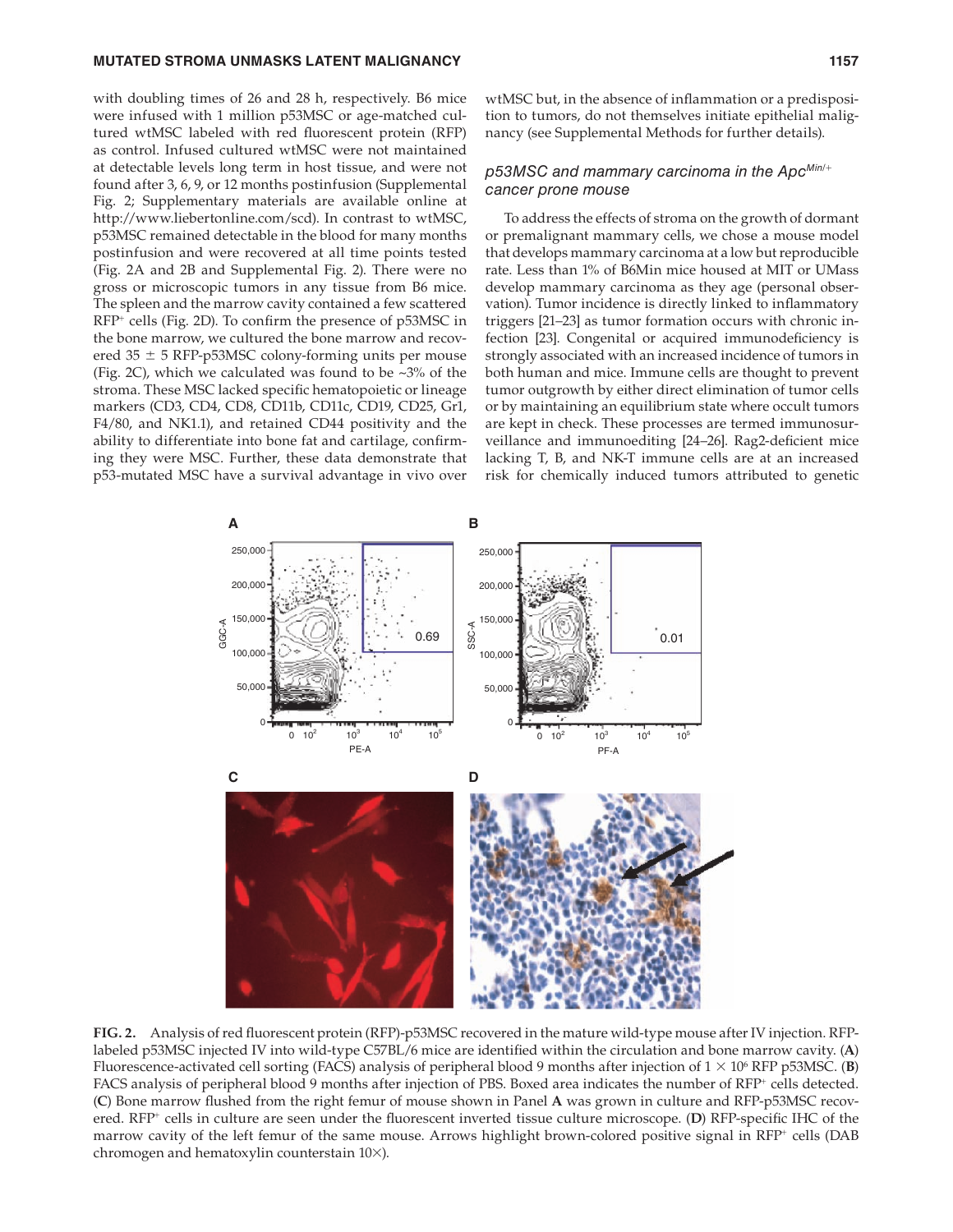| Group                                 | Mammary tumor incidence       |
|---------------------------------------|-------------------------------|
| <b>B6</b>                             | $0(n = 10)$                   |
| B6+wtMSC (infused)                    | $0(n = 10)$                   |
| B6+BM+marked wtMSC (transplant)       | $0(n = 10)$                   |
| B6+p53MSC                             | $0(n = 10)$                   |
| B6Min                                 | $0(n = 10)$                   |
| $B6Min+T_{RFC}$                       | $0(n = 10)$                   |
| B6Min+wtMSC (infused)                 | $0(n = 10)$                   |
| B6+BM+marked wtMSC (transplant)       | $0(n = 10)$                   |
| B6Min+p53MSC                          | $50\% (n = 10)^{*}$           |
| $B6Min+p53MSC+T_{REG}$                | $0(n = 10)$                   |
| B6Rag                                 | $0(n = 10)$                   |
| B6MinRag                              | $0(n = 10)$                   |
| $B6MinRag+T_{RFG}$                    | $0(n = 10)$                   |
| B6MinRag+p53MSC                       | $80\% (n = 10)$ <sup>**</sup> |
| $B6MinRag + p53MSC + T_{REG}$         | $0(n = 10)$                   |
| $B6MinRag + p53MSC + anti-TNF-\alpha$ | $0(n = 10)$                   |
| B6MinRag+p53MSC+isotype control IgG   | $80\% (n = 10)^{**}$          |

TABLE 2. MAMMARY TUMOR FREQUENCY IN MOUSE MODELS

 Mice 6–8 weeks of age at the start. Tumor frequency determined up to 6 weeks. Several mice removed from study at 4 weeks due to large tumor size. All groups with 0 tumor frequency observed for at least 6 weeks.  $P = 0.0325$ ,  $P =$ 0.0007.

Tumor incidence between the C57BL/6ApcMin+/- (B6Min)+MSC and C57BL/6Apc<sup>Min+/-</sup>/Rag2<sup>-</sup>/<sup>-</sup> (B6MinRag)+MSC groups was not statistically significant;  $P = 0.35$ .

mutations and escape of immune-mediated surveillance [21] and for microbially induced tumors attributed to inability to down-regulate host inflammatory response [27]. Placing the  $Apc^{Min/+}$  mutation on the Rag2 background increases the incidence of spontaneous mammary carcinoma to ~10% by 5 months of age. Tumors are usually solitary.

## p53MSC are recruited to mammary tissue of the B6Min and B6MinRag mouse, surround ducts, and dramatically increase tumor incidence

 We tested our hypothesis that circulating p53MSC contribute to carcinoma progression. One million p53MSC, wtMSC, or vehicles were injected via the tail vein into female B6, B6Min, or B6MinRag mice at 8 weeks of age. Mice were followed for an additional 4–6 weeks. Fifty percent of the B6Min mice and 80% of the B6MinRag mice that received p53MSC developed single mammary tumors ranging from  $0.3$  to  $2.0$  cm in size by  $4-6$  weeks postinjection (Table 2). In marked contrast, B6, B6Min, or B6MinRag mice that received either vehicle or wtMSC developed no tumors over 6 weeks of observation.

 p53MSC-associated mammary tumors in the B6Min and the B6MinRag mouse had histological features similar to spontaneous tumors that are found in the aged (>26-weekold) B6Min and B6MinRag mice (Fig. 3A-3D, higher-power images of B6MinRag p53MSC tumor in Supplemental Fig. 3; Supplementary materials are available online at http://www .liebertonline.com/scd). In p53MSC recipients, mammary adenosquamous carcinoma was characterized by highly irregular infiltrative growth pattern with both keratinized and nonkeratinized gland units forming small nests, cords, and trabeculae. Cellular atypia and increased proliferation were evident. Tumors in B6Min mice had a larger proportion of keratinized glands compared with the tumors in the B6MinRag mice. The amount of supporting stroma varied from small to moderate amounts within a group, and did not differ between groups as a whole; p53MSC did not alter the amount of stroma in tumors (B6MinRag spontaneous tumor 8.39% stroma vs. B6MinRag+p53MSC 8.41% stroma). Neutrophilic infiltrate was noted in all tumors and terminal ductular (alveolar) differentiation was an occasional finding.

## p53MSC-induced mammary tumors are transplantable into a second host

 We next assessed p53MSC-induced tumors for malignant characteristics. Cell suspensions were prepared from B6Min p53MSC tumors and injected into the mammary fat pad of secondary B6Min hosts. Tumors formed by 8 days after injection in 1/3 B6Min mice  $(1.6 \times 0.9 \times 0.8 \text{ cm})$ . Hematoxylin and eosin (H&E) staining revealed adenosquamous carcinoma with interspersed fat and stroma, similar in characteristics to the original parent tumor as well as to the histology of spontaneous mammary tumors arising in aged B6Min mice (Fig. 3E and 3F [transplanted tumor] compared with Figure 3A and 3B [parent tumor]). Marked nuclear atypia was noted within disorganized glands (Fig. 3F), and a large number of cells were proliferative by Ki-67 staining (Fig. 3G). Transplanted tumors contained 1% p53MSC within the stroma, which were Ki-67<sup>-</sup>. Recovered tumor from the secondary host contained ~1% RFP-p53MSC within a predominantly  $p53^-$  (by IHC) stroma. Cells from the secondary tumor grew readily in tissue culture, and maintained an epithelial morphology in monolayer (Fig. 3H). We did not isolate any p53MSC in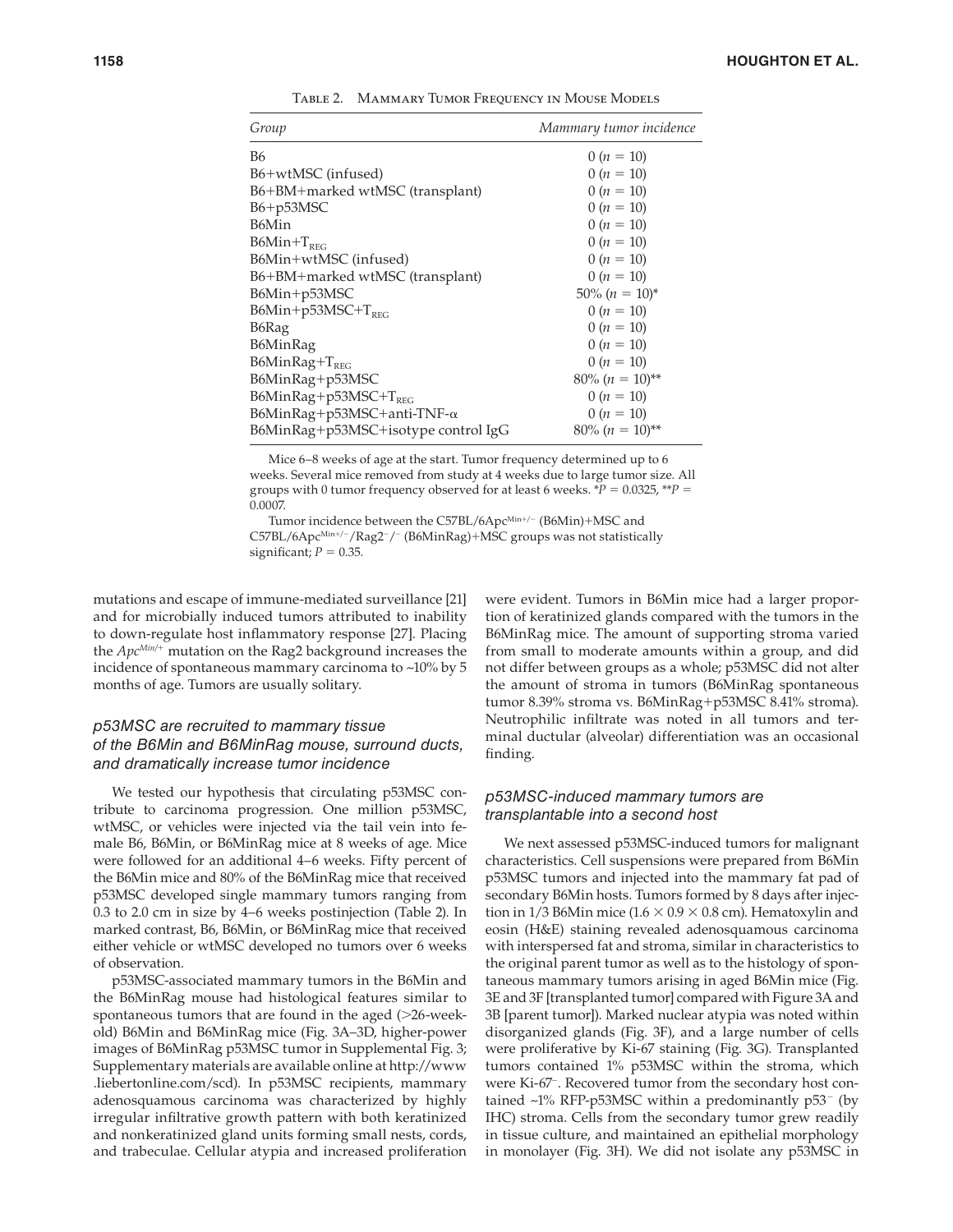#### **MUTATED STROMA UNMASKS LATENT MALIGNANCY 1159** 1159

culture; however, the quantity of tissue for this purpose was limited.

#### p53MSC home to at-risk mammary epithelium

 p53MSC were detected in the mammary tissue of mice following injection with RFP-labeled p53MSC, but the level of engraftment differed substantially between recipient mouse strains. B6 mice had rare single MSC juxtaposed to mammary ducts (Supplemental Table 1). B6Min (data not shown) and B6MinRag mice had foci of abundant p53MSC-derived cells surrounding several ducts (Fig. 4A and 4B), while other ducts within the same mouse had few to no detectable RFPp53MSC (summarized in Supplemental Table 1) even in the absence of tumors. This patchy engraftment was consistent between B6Min and B6MinRag mice. In areas of tumor, p53MSC were identified both at the periphery of tumors, and within the infiltrating stroma, and accounted for  $1\% - 5\%$ of cells within tumors (Fig. 4C and 4D and Supplemental Table 1). Carcinomas were consistently infiltrated with, and



Adenosquamous Mammary Carcinoma Transplanted into a B6Min Recipient.



surrounded by a small population of RFP-p53MSC. We confirmed p53 nuclear expression (indicative of mutant protein expression) within a subset of the stromal cells by anti-p53 IF staining, consistent with continued in vivo expression of the mutant protein (Fig. 4E). The majority of stromal cells within the tumor were RFP<sup>-</sup>, and therefore of host origin (Fig. 4C and 4D and Supplemental Table 1). This pattern closely resembled the findings in our human samples, where  $p53^+$ stromal cells comprised 1%–5% of the tumor stroma, while 95%–99% of the cells failed to stain for p53.

 Peripheral blood of the B6Min and B6MinRag mice that had developed mammary carcinoma contained <1% circulating RFP-expressing p53MSC-derived cells, similar to wt mice. The spleen contained between 1% and 5% RFPexpressing cells. The p53MSC in the spleen maintained CD44 expression, while lacking surface markers of differentiation: CD45, CD3, CD4, CD8, CD11b, CD11c, CD19, CD25, Gr1, F4/80, CD31, and NK1.1 by FACS analysis. Bone marrow contained few RFP-p53MSC. The p53MSC recovered from B6min or B6MinRag mice with tumors had the same distribution and

 **FIG. 3.** p53MSC induce mammary adenosquamous carcinoma in the B6Min and B6MinRag mouse. Comparison of histology of spontaneous mammary carcinoma and p53MSCinduced mammary tumor in the mouse model. Tumor tissue from aged (>26-week-old) untreated B6Min and B6MinRag mice from previously published studies was used for comparison purposes, as no spontaneous tumors arose during our study period. Tumors from (A) aged B6Min, (B) 8-weekold B6Min injected with p53MSC and evaluated 4–6 weeks later, (C) aged B6MinRag, (D) 8-week-old B6MinRag injected with p53MSC and evaluated 4–6 weeks later demonstrate striking similarities when compared with each other including highly irregular infiltrative growth pattern with nonkeratinized and keratinized glands arranged in variable sized nests and cords, cellular atypia, and nuclear pleomorphism of neoplastic cells. p53MSC-induced mammary tumor (such as the one shown in Panel B) was transplanted as a cell suspension into the mammary fat pad of secondary recipient B6Min mice. (E) Low-power and (F) high-power images of transplanted tumor reveal suspended tumor cells have been organized into abnormal neoplastic glands. Increased mitotic figures, including 2 abnormal ones (arrows) typify active neoplastic cell proliferation. (G) Ki-67-specific immunostaining of transplanted mammary carcinoma highlights increased proliferative activity consistent with neoplasia. (H) Cells from the tumor shown in **E** and **F** grow readily in tissue culture as an epithelial monolayer.  $40\times$  inverted microscope image. Images (A–F), hematoxylin and eosin staining. (G), Ki-67 IHC, hematoxylin counter stain. Original magnification  $(A-E, G) 10 \times$ ,  $(E) 20 \times$ ,  $(F, H) 40 \times$ .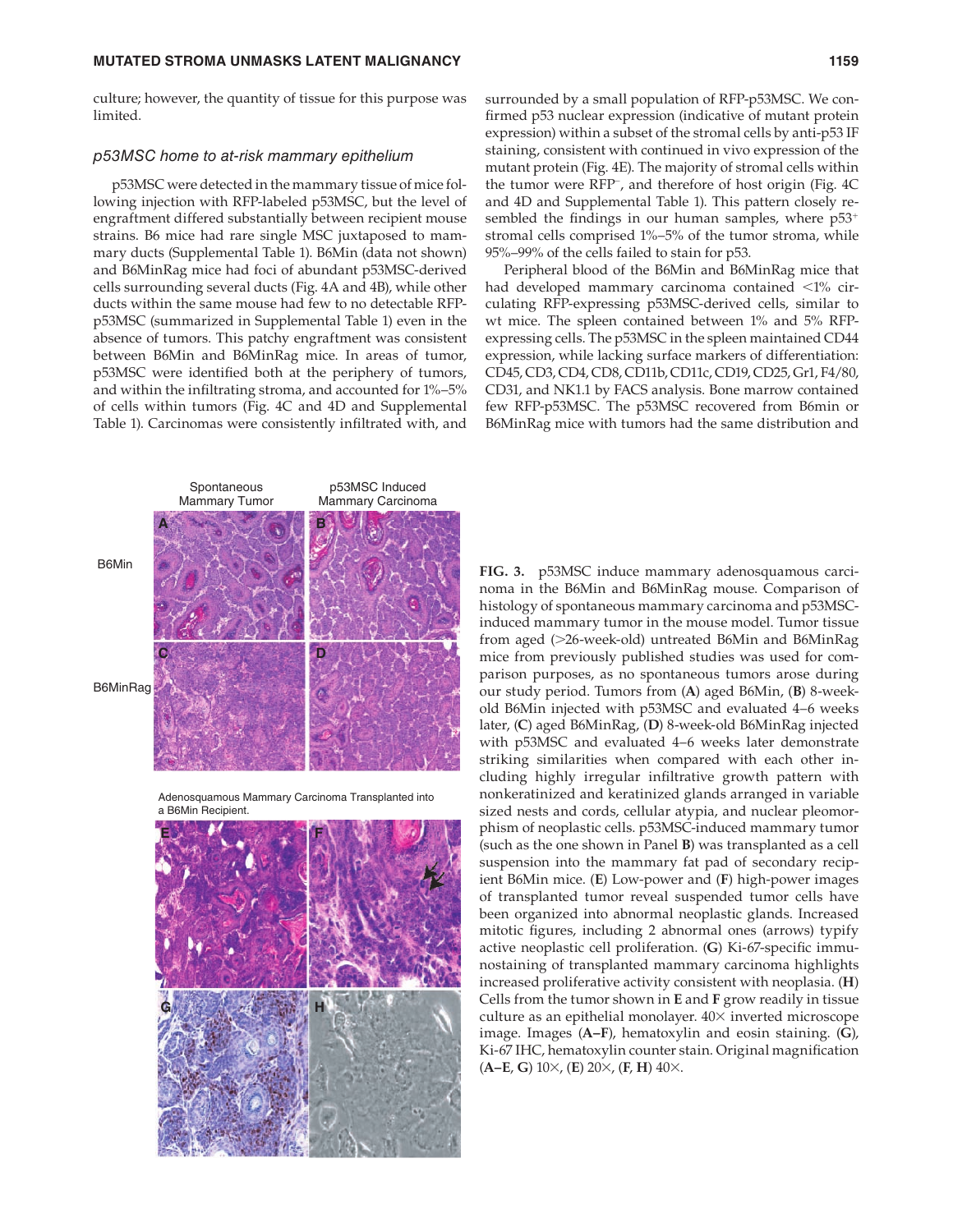



**Staining** Index  $7.78 \pm 1.46$  17.3  $\pm$  3.24 3.00  $\pm$  0.55



 **FIG. 4.** p53MSC in mammary epithelium of the B6MinRag increase mammary duct epithelium proliferation via tumor necrosis factor (TNF) signaling. (A)  $10 \times$  and (B)  $40 \times$  (boxed image from (A) red fluorescent protein (RFP)immunohistochemistry (IHC) (brown cytoplasmic staining) showing clusters of p53MSC closely opposed to mammary duct epithelium. (C) Direct fluorescence imaging of tissue surrounding mammary carcinoma. Abundant RFP+ (top image black and white fluorescent image, below; pseudocolored image). Asterisk denotes a duct embedded within RFP<sup>+</sup> stroma. (D) RFP<sup>-</sup> IHC reveals  $RFP$ <sup>+</sup> MSC at the edge of mammary tumor and within stroma (arrows). (E) p53 IF staining (green) of stroma surrounding mammary carcinoma. Green nuclei of  $p53<sup>+</sup>$  stromal cells are highlighted by arrows. (F) Ki-67-specific IHC of mammary epithelium of B6MinRag mouse receiving no intervention (no treatment-first image), p53MSC and isotype control IgG (second image), or p53MSC plus anti-TNF-α IgG (third image). Ki-67 staining is confined to epithelial cells. The stromal cells were predominantly nonproliferative. We did not detect any Ki-67 staining in p53MSC. Tumor incidence and Ki-67 proliferation index is shown below histology as a chart form and as a bow-and-whisker plot for Ki-67

behavior (when placed in culture or injected back into the wt mouse) as those isolated from wt nontumor-bearing mice. Specifically, reinjected p53MSC into B6 mice did not form

tumors, and behaved as previously described for primary p53MSC. These cells lacked the surface markers: CD45, CD3, CD4, CD8, CD11b, CD11c, CD19, CD25, Gr1, F4/80, CD31, and

staining.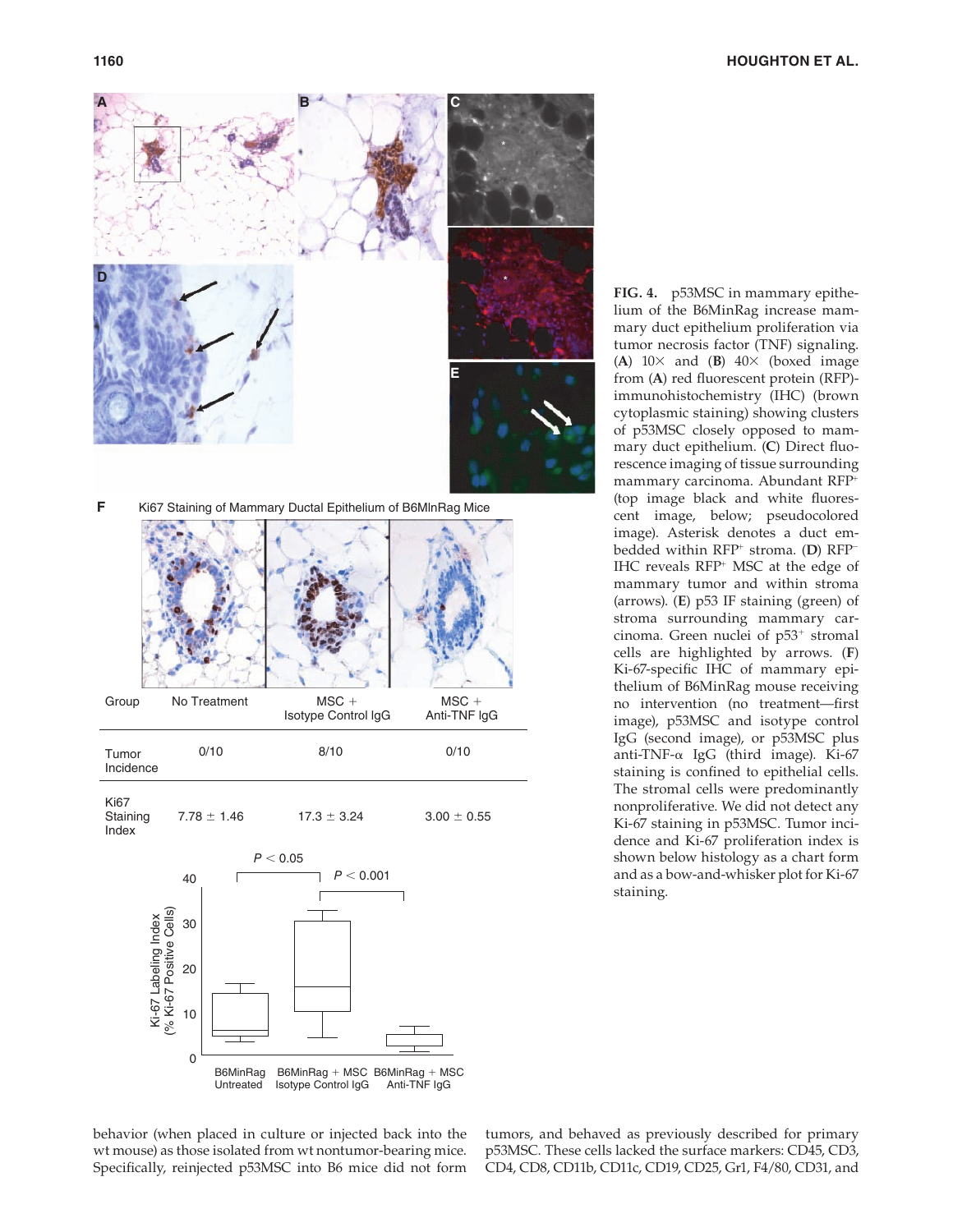#### **MUTATED STROMA UNMASKS LATENT MALIGNANCY 1161** 1161

NK1.1, retained CD44 positivity, and retained the ability to differentiate into bone fat and cartilage, confirming they were MSC. Further, these data suggest that our results do not reflect phagocytosis of p53MSC by macrophages. These data also suggest that the p53MSC did not gain in vivo growth characteristics as a result of passage through the mouse. The phenotype of p53MSC recovered from B6, B6Min, and B6MinRag was similar with regard to the number in circulation, the number recovered from the marrow cavity (~3% of the stromal cells of the marrow), and surface marker expression. Thus these results support our hypothesis that tissue environment of at-risk tissue itself orchestrates engraftment, proliferation, and proneoplastic effects of p53MSC in the cancer prone model, but that outside of the local environment of the tumor, p53MSC behave normally.

## Wild-type  $CD25<sup>+</sup>$  regulatory T cells abolish p53MSC augmentation of tumor formation in B6Min and B6MinRag mice

 $CD4+CD25+$  regulatory (T<sub>REG</sub>) cells significantly contribute to immune homeostasis in autoimmune diseases [27], chronic inflammatory diseases [29], and cancer [27,30,31] through down-regulation of destructive inflammatory responses arising from  $CD4+T$  cells as well as cells of innate immunity. In our present system, infusion of wt  $T_{REG}$  cells completely inhibited the cancer phenotype. While 50% of the B6Min and 80% of the B6MinRag mice injected with p53MSC developed clinically relevant mammary carcinoma, none of the B6Min or B6MinRag mice injected with  $T_{REG}$  cells along with the p53MSC developed mammary tumors (Table 2). This finding was not the result of  $T_{REG}$  elimination of p53MSC, as we were able to identify p53MSC in the peripheral blood and bone marrow of these mice. The pattern, number, and distribution of p53MSC in the blood and marrow were similar between mice receiving  $T_{REG}$  and vehicle. Examination of the mammary tissue of  $\mathrm{T_{REG}}$  recipients revealed several important differences compared with controls. Few, single p53MSC were found in the mammary epithelium of B6MinRag mice receiving p53MSC and  $T_{REG}$ (Supplemental Table 1). These cells were juxtaposed to mammary epithelium suggesting that, in the presence of  $T_{REG}$ cells, p53MSC remain viable and retain their ability to home to the mammary tissue at risk. However, despite their localization to mammary tissue, no tumor formed with  $T_{\text{REG}}$  cells present. Thus, immune dysregulation appears to be required for p53MSC-orchestrated tumor initiation and growth in the mammary epithelium.

## p53MSC-induced mammary tumor formation in B6Min and B6MinRag mice was TNF-α-dependent

 Previous studies from our group show that intestinal and mammary tumor development in  $Apc^{Min/+}$  mice depends upon overexpression of TNF- $\alpha$  [22,23,32]. In these models,  $T_{REG}$  cells modulate the immune response, in part by restoring elevated TNF- $\alpha$  levels to normal. In our present study, anti TNF-α, but not isotype control Ig, effectively prevented tumor formation in both the B6Min and B6MinRag mice receiving p53MSC, indicating that p53MSC modulated cancer via a TNF-α-dependent signaling pathway ( Table 2). Anti-TNF- $\alpha$  therapy did not alter peripheral circulating levels of p53MSC and p53MSC were present in mammary

tissue (Supplemental Table 1) verifying that the anti-TNF- $\alpha$ treatment did not affect p53MSC viability or engraftment ability, but dramatically impacted the ability of p53MSC to induce tumor in at-risk tissue similar to our findings with  $T_{REG}$  infusion.

#### Proliferation of malignant cells in at-risk tissue

 p53MSC are detected juxtaposed to normal duct epithelium in the B6Min and B6MinRag mice, and rarely in mammary tissue of B6 mice that do not develop mammary carcinoma. We examined Ki-67 expression in these nonmalignant mammary tissues to gauge the level of cell proliferation within the ductal epithelium prior to onset of overt neoplasia. Baseline proliferation of mammary ductal cells in both the B6Min (data not shown) and B6MinRag (Fig.  $4E$  and  $4F$ ) mice were higher than control B6 mice (data not shown). Proliferation within the B6MinRag tissue increased dramatically with the addition of p53MSC, and was unaffected by the addition of control Ig Ab treatment (Fig. 4E and 4F). Addition of  $T_{REG}$  cells or anti-TNF- $\alpha$ antibody to B6Min (data not shown) and B6MinRag mice (Fig. 4E and 4F) with p53MSC decreased the proliferation rate below baseline levels for these strains to proliferative levels that were indistinguishable from levels found in wt non-Min mice. These data indicated that at baseline, at-risk mammary epithelium in Min mice had a higher proliferation rate, which was dramatically augmented by p53MSC. Anti-TNF-α therapy prevented the p53MSCmediated increase in proliferation, and restored epithelial proliferation rates to levels found in normal risk non-Min individuals.

## p53MSC increased proliferation and migration of human breast carcinoma cells in vitro and in vivo

 To tease out the mechanisms involved in immune regulation of mammary carcinoma, and establish relevance to human disease, we utilized a combination of in vitro cell culture systems and human breast cancer xenograph models. We first evaluated the effects of soluble factors produced by p53MSC on the MCF-7 breast cancer cell line. p53MSC had a phenotype consistent with the one that is reported for CAF. p53MSC expressed higher levels of MMP3, MMP9, fgf1, and VEGF [13] and secreted high levels of MCP-1 and RANTES when compared with wtMSC and had low but detectable levels of IL-6, TNF-α, and IFN- $\gamma$  (Supplemental Table 2; Supplementary materials are available online at http://www .liebertonline.com/scd) . Conditioned cell-free media from 24-h p53MSC cultures (but not wtMSC cultures) increased proliferation of the MCF-7 human breast cancer cell line in a consistent and sustained fashion (Fig. 5A) and increased the mobility of MCF-7 cells in a wound-healing assay (Fig. 5B). Direct addition of TNF-α to MCF-7 wounded monolayers did not significantly increase the motility of the breast cancer cells (data not shown). In contrast, p53MSC cell-free conditioned media by itself (which contain on average 153 pg/mL of secreted TNF- $\alpha$ ) stimulated motility and migration of MCF-7 cells significantly over control conditions (Fig. 5C). The addition of exogenous TNF- $\alpha$  to p53MSC cultures prior to harvesting media increased motility further, allowing 60% healing by 24 h, and complete healing by 48 h. Adding neutralizing anti-TNF-α during p53MSC culture resulted in conditioned media that did not support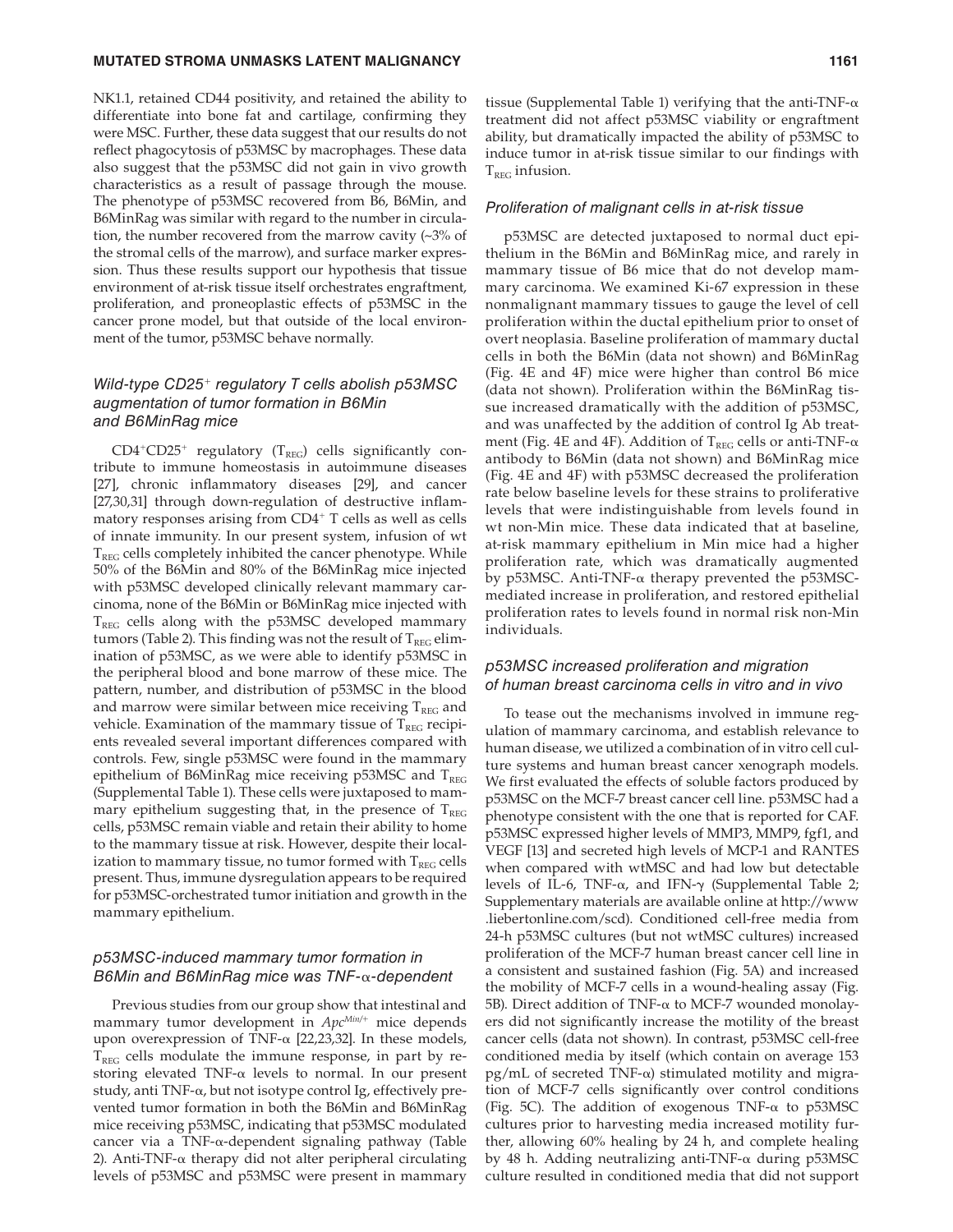MCF-7 cell wound healing (Fig. 5C). However, neutralizing the TNF- $\alpha$  in the conditioned media just prior to adding it to the MCF-7 monolayers did not have a significant effect on healing kinetics. These data suggest that  $TNF-\alpha$  stimulates the p53MSC in an autocrine manner to secrete factors

responsible for increased motility of breast cancer cells. The effect of TNF- $\alpha$  is on MSC themselves rather than a direct effect of TNF- $\alpha$  on the breast cancer cells.

 Next we assessed the interaction between p53MSC and MCF-7 cells in vivo. NOD-SCID mice received 1 million



RFP-MSC in Surrounding Muscle Trafficking to Tumor

 **FIG. 5.** Factors elaborated by p53-mutated mesenchymal stem cells (MSC) increase growth and motility of human breast cancer in vitro and allow homing to breast cancer in vivo. ( **A** ) Human breast cancer cell line MCF-7 was grown in control media or cell-free p53MSC-conditioned media. Cell counts were determined at the indicated times. (**B**) Confluent MCF-7 wounded monolayers were grown in MCF-7 media (open circle) or p53MSC-conditioned media (black circle) for 48 h and the wound remaining measured and recorded as a percent of the original wound. ( **C** ) MCF-7-wounded monolayers were grown in media as indicated and percent wound closure recorded at 24 h. Cell counts and wound-healing experiments were performed using triplicate plates, repeated a minimum of one additional time, and reported as the mean  $\pm$  1 SD. For A–C; \*P < 0.05 unless otherwise noted. (D) Red fluorescent protein (RFP)-p53MSC surround GFP-labeled MCF-7 cells in the NOD-SCID mouse. (E) wtMSC labeled with RFP do not migrate toward GFP-labeled MCF-7 cells. (F) Cartoon depicting the distribution of p53MSC within human breast cancer stroma and within surrounding muscle.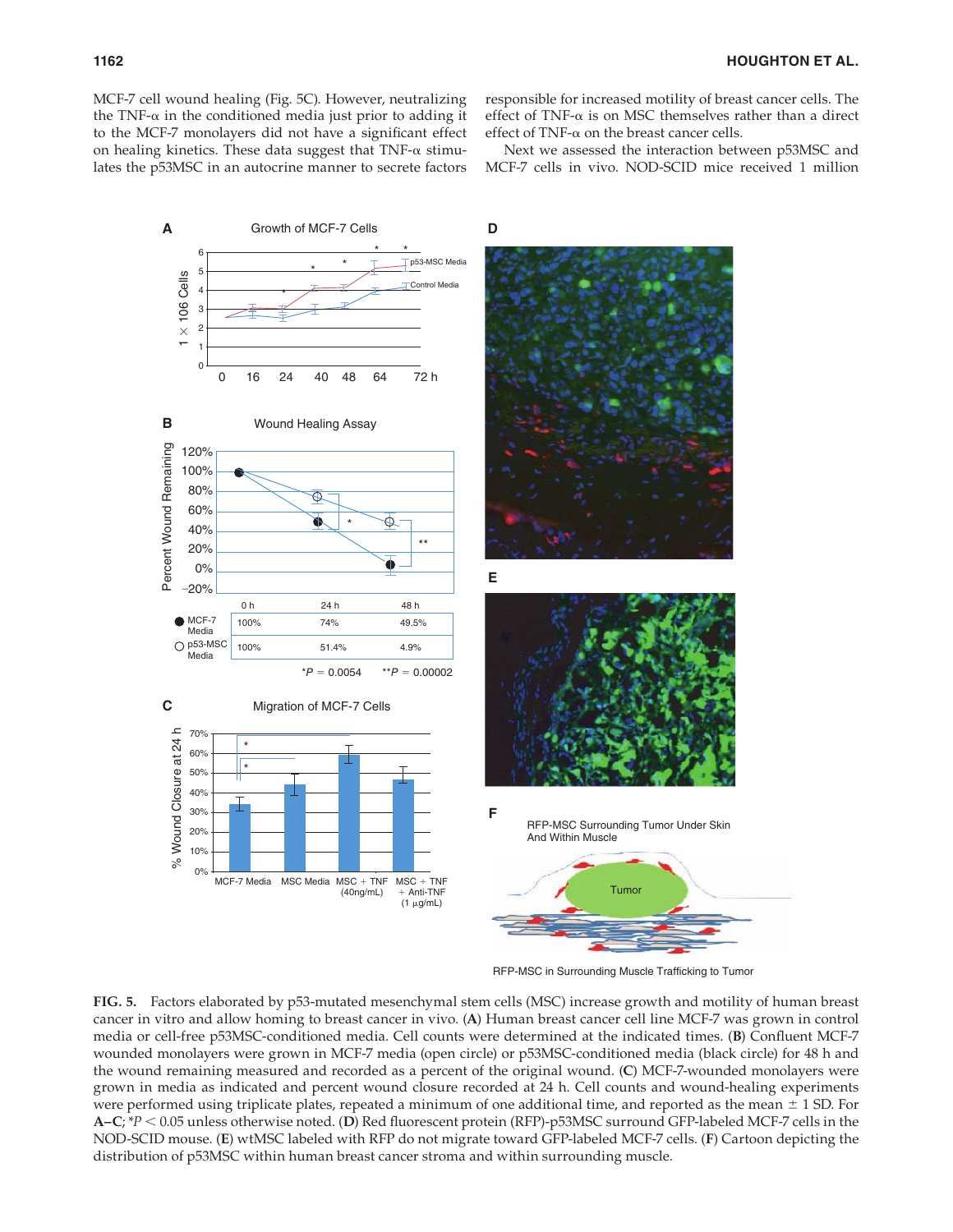#### **MUTATED STROMA UNMASKS LATENT MALIGNANCY 1163** 1163

p53MSC, or wtMSC as a single intracapsular injection, followed 1 week later by  $1 \times 10^6$  GFP-labeled MCF-7 cells or mouse embryonic fibroblast (MEF) cells injected onto the flank. At 4 weeks, p53MSC were detected in the surrounding skin and muscle and encasing small well-demarcated GFP-MCF-7 tumors (Fig. 5D, and cartoon in Fig. 5F). p53MSC did not migrate to normal flank nor to normal mammary fat pads, or in response to the primary GFP-MEF cell culture (data not shown). In contrast to p53MSC, wtMSC could not be recovered in MCF-7 tumors or peripheral tissues including mammary fat at times up to 4 weeks (Fig. 5E). These findings confirm that p53MSC migrate toward human breast cancer cells, providing relevance to human disease.

#### **Discussion**

 Adults have in situ malignancy in multiple organs by midlife [1-4], but remarkably few people manifest clinical disease. We sought to understand factors involved in allowing subclinical cancers to progress to overt clinical disease. We chose our Apc<sup>Min+/−</sup> mouse model because of the low incidence of mammary tumors in a controlled environment, and the association of clinically apparent tumor formation with increasing systemic inflammation. This pattern follows the known association of chronic inflammation with many types of human tumors. Apc mutations can also be found in human breast cancer [33] and breast cancer cell lines [34]. Thus the Apc<sup>Min+/−</sup> mouse represents a model whereby the mammary tissue is at-risk for malignancy, but depending upon the local environment, cancer potential may or may not be realized.

 Our experiments show that genetic changes including p53 mutations in MSC are well-tolerated in genetically normal tissues, and are not associated with an increase in cancer incidence and that p53MSC have a homing advantage over wtMSC to "at-risk" peripheral tissue by an as of yet unclear mechanism. Alone, p53MSC are unable to induce disease; however, in combination with systemic immune dysregulation, they allow neoplastic growth in at-risk mammary tissue. Restoration of immune homeostasis prevents disease despite unchanged genetic mutations within both the stromal and epithelial compartments strongly supporting the notion that immune modulation may be an effective means to prevent cancer in high-risk individuals.

 Epigenetic and genetic changes within tumors, which drive proliferation and aggressive clinical behavior, have historically been assessed at the level of the cancer cell itself, with less attention given to gene alterations within the supporting stroma. Animal models of cancer typically focus on gene mutations within the epithelial cell compartment, and in many cases multiple gene alterations are required to initiate tumors. The behavior of resulting tumors differs from those found in human and rarely is the spectrum of disease caused by epithelial mutations alone as diverse as the diseases seen in humans. One way to view these discrepancies is to recognize that genes targeted to specific cell populations alter the behavior of "tumor" cells, but do not take into account the contribution of stromal cells. Several recent reports demonstrate the importance of mutations within tumor stroma and the dramatic influence these cells have on the behavior of the tumor as a whole  $[8,14,15]$ . It is not clear, however, if the neoplastic epithelial cells influence and dictate behavior

of the stroma, or vice versa, that is, if the stroma forces a neoplastic phenotype on the epithelial cell, thus creating the classical chicken and egg dilemma. Our studies using p53MSC and wtMSC in the Apc<sup>Min+/-</sup> mouse demonstrate that stromal cell mutations accelerate tumor progression in at-risk tissue.

 For the most part, it has been assumed that transformed cells within an organ proliferate and orchestrate stroma recruitment and organization via influence on local fibroblasts [35–37], or through epithelial–mesenchymal transition of normal or transformed epithelial cells [38] or by recruiting bone marrow-derived mesenchymal [39–41] and other progenitor cells [42]. Factors elaborated by stromal cells create a unique milieu that has profound effects on cancer cell proliferation, invasion, and migration [43–45] similar to the contribution of activated stromal cells to wound healing. This viewpoint of stromal cell–cancer cell interaction presupposes that the tumor cells orchestrate the complex interaction with the stromal cells, and these stromal cells likely undergo gene mutations as a result of the hyperproliferative environment of the tumor. This view maintains the stromal cells are under the influence and direction of the cancer cell. Our data support an alternate view that stromal cells may initiate epithelial transformation via cytokine-mediated signaling of at-risk tissue and cause the transition of preneoplastic tumor foci to overt malignant tumors by promoting tumor cell proliferation.

 Though controversial, there are data suggesting that p53 mutations can be found selectively within the stromal component of breast cancer and may be associated with a more aggressive phenotype [14,15,17-19]. The vast majority (95%–99%) of stromal cells within the B6Min+p53MSC and B6MinRag+p53MSC mammary tumors were hostderived, and thus wt for p53. Although rare, p53MSC were found both within tumors, and at the very edge of the epithelial cancer cells interface. Thus, sampling at any distance from the tumor itself would lead to a negative result for mutant p53, and sampling within the tumor could yield negative results due to sampling error based on the p53MSC being a small minority of cells within the stroma. Immunohistochemistry and IF analysis of our archived human breast cancer samples verifies that in 67% of cases examined, overexpression of p53 was found suggesting a mutant protein, but p53<sup>+</sup> stromal CAF were only 1%–5% of the total stromal cells. Thus, p53CAF are <5% of the total stroma, but may have a major impact on the biology of the tumor.

 Despite this controversy, our human data and compelling data from other systems warrants investigation of the association between p53MSC and breast cancer. MCF-7 mammary carcinoma cells grow faster and demonstrate a more aggressive phenotype when mixed with p53-deficient fibroblasts compared with wt fibroblasts suggesting a nonautonomous mechanism of p53-mutated stroma and transformed mammary epithelial cells [11]. In these studies, p53-deficient fibroblasts are derived from p53 null mice. Signaling differs between p53-deleted animal models and clinically relevant p53 point mutations that occur in human disease. Our model addresses the function of clinically relevant p53 mutations [20] in mesenchymal cells and their ability to initiate cancer in a tissue-specific fashion in an at-risk mammary carcinoma model. Our results in both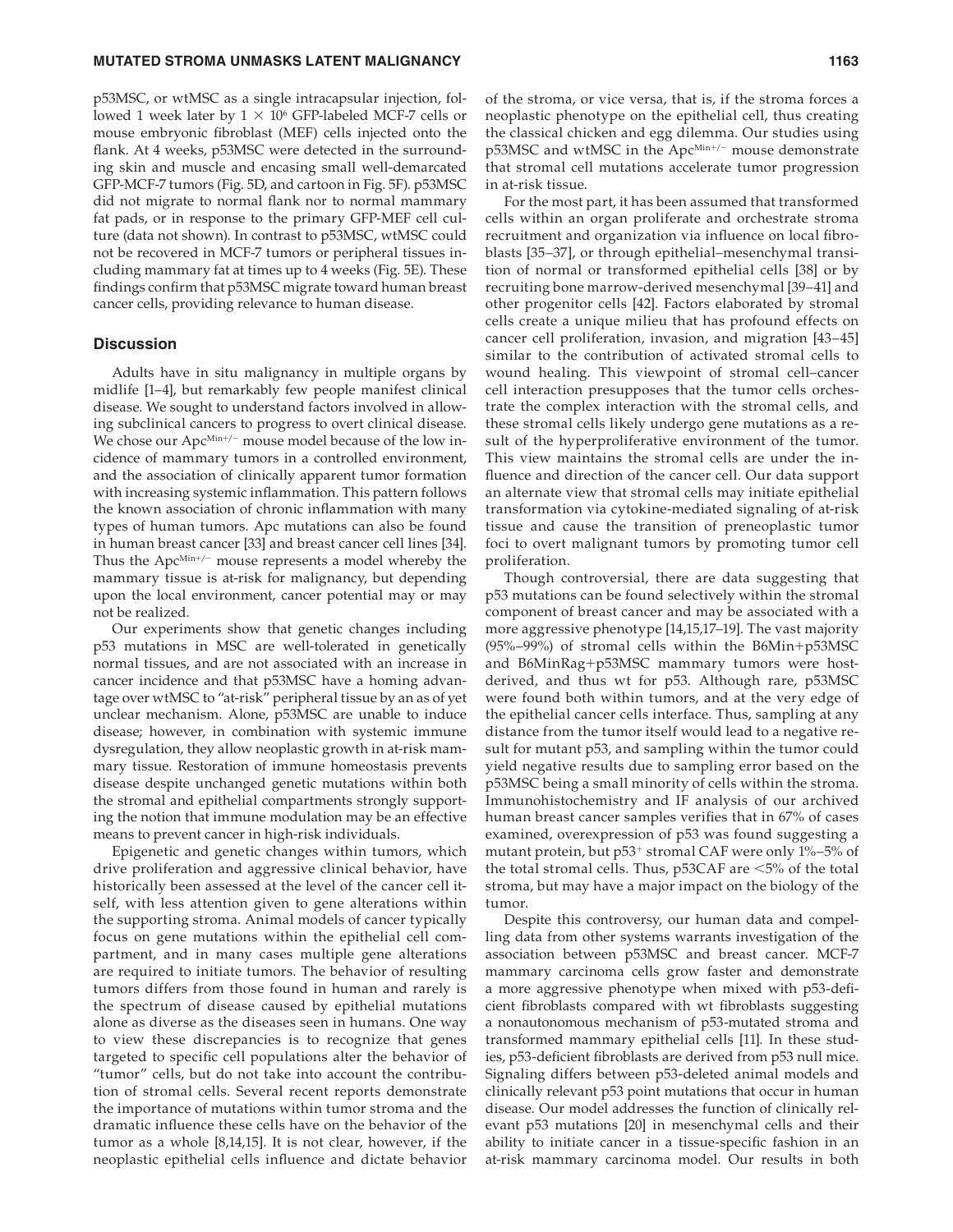the Apc<sup>Min+/−</sup> and the MCF-7 models implicate p53 mutation in the stroma as a significant contributor to tumor cell proliferation.

MSC may acquire significant gene mutations after extended replication [13,46,47]. Significantly, MSC acquire p53 point mutations within the DNA-binding region, consistent with point mutations commonly found in human tumors [13], making this a highly relevant model for human cancer. MSC originating in the bone marrow circulate and engraft in peripheral tissues in low numbers as fibroblasts. During wound repair or with chronic inflammation, MSC enter solid organs in higher numbers [12,48] and maintain tissue integrity through direct transdifferentiation to epithelial cells [49,50] or as stromal cells [39]. MSC may not be permanent residents within organs, but rather may reenter the circulation and travel back to the bone marrow cavity to remain quiescent, or travel to other organs. It is conceivable then that mutations acquired by MSC at one site can affect distant tissues by MSC migration.

 This sets up a compelling scenario where the interplay between at-risk epithelial cells, the stromal cells that may have acquired mutations at other sites, and the local immune environment each dictates tumor outcome. In our model, mice that harbor mesenchymal p53 mutations alone remained healthy with a normal life span. Similarly, mice with an epithelial cell Apc mutation rarely developed mammary carcinoma in the absence of systemic inflammatory triggers. Combining both epithelial cell mutations and stromal mutations resulted in accelerated tumor formation. Combining stromal and epithelial mutations with dysregulated immune response as with Rag-deficient mice receiving p53MSC had profound consequences, and resulted in dramatic increase in mammary tumor incidence. This tumor phenotype could be reversed by restoring immune regulation with  $T_{REG}$  or anti-TNF-α treatment.

 p53MSC are recruited to mammary tissue by a yet unknown mechanism. p53MSC secrete many factors including MCP-1 and IL-6, which are potent inducers of inflammation. MMP-2 and -9 may further act to process epithelial-, stromal-, and inflammatory-derived growth factors and activate receptors [45] that contribute to tumor growth and neovascularization. Under the influence of TNF- $\alpha$ , MSC increased ductal proliferation. Tumor formation was directly linked to TNF-α activity in vivo. Our data strongly link the synergistic requirement of epithelial mutations, stromal mutations, and dysregulated persistent inflammation with the conversion of dormant disease to active malignancy. While we do not yet have direct evidence for a similar mechanism in human disease, the indirect evidence is striking. It was recently shown that the production of induced pluripotent stem cells (iPS) cells could be dramatically simplified by disabling the p53 pathway, suggesting that the pathways used for pluripotency and cancer formation overlap [51–53]. These findings suggest that cancer formation may involve a reprogramming-like mechanism of the stromal cells or the cancer cells themselves.

 Cancer-associated stroma, especially stromal cells with dysregulated p53, may orchestrate local behavior of tumor cells and coordinate metastatic and invasive behavior of malignant cells [14,11]. A role for TNF- $\alpha$  in promotion and progression of cancer is well-documented and an area of intense interest [54]. Our findings that stromal cells assist in the conversion of dormant disease to active disease suggest

that new targets for preventative therapy for at-risk human populations can be developed. One can also envision the possibility that quiescent metastatic foci, which may become active many years after seemingly curative cancer therapy, could be kept in check by therapy targeted at disrupting inflammation–stroma–cancer cell interactions.

#### **Acknowledgments**

 We thank Kathy Cormier and Chakib Boussahmain for help with histology and IHC, Glenn Paradis and Michele Perry for assistance with cell sorting, Chung-Wei Lee for help with figures, and Dario Altieri for assistance with the MCF-7 cell culture. This work is supported by RO1CA119061 (JH) Pythagoras II Grant 80860 (TP), R01 AI51405 (EAKJ), and DOD Contract W81XWH-05-01-0460 and RO1CA108854 (SEE).

#### **References**

- 1. Folkman J and R Kalluri. (2004). Cancer without disease. Nature 427:787
- 2. Nielsen M, JL Thomsen, S Primdahl, U Dyreborg and JA Andersen. (1987). Breast cancer and atypia among young and middle-aged women: a study of 110 medicolegal autopsies . Br J Cancer 56:814-819.
- 3. Montie JE, DP Wood Jr, JE Pontes, JM Boyett and HS Levin. (1989). Adenocarcinoma of the prostate in cystoprostatectomy specimens removed for bladder cancer . Cancer 63:381-385.
- 4. Harach HR, KO Franssila and VM Wasenius. (1985). Occult papillary carcinoma of the thyroid. A "normal" finding in Finland. A systematic autopsy study. Cancer 56:531-538.
- 5. Brittan M, V Chance, G Elia, R Poulsom, MR Alison, TT MacDonald and NA Wright. (2005). A regenerative role for bone marrow following experimental colitis: contribution to neovasculogenesis and myofibroblasts. Gastroenterology 128:1984-1995.
- 6. Nakagawa H, S Liyanarachchi, RV Davuluri, H Auer, EW Martin Jr, A de la Chapelle and WL Frankel. (2004). Role of cancer-associated stromal fibroblasts in metastatic colon cancer to the liver and their expression profiles. Oncogene 23:7366-7377.
- 7. Karnoub AE, AB Dash, AP Vo, A Sullivan, MW Brooks, GW Bell, AL Richardson, K Polyak, R Tubo and RA Weinberg. (2007). Mesenchymal stem cells within tumour stroma promote breast cancer metastasis. Nature 449:557-563.
- 8. Maffini MV, AM Soto, JM Calabro, AA Ucci and C Sonnenschein. (2004). The stroma as a crucial target in rat mammary gland carcinogenesis. J Cell Sci 117(Pt 8):1495-1502.
- 9. Hill R, Y Song, RD Cardiff and T Van Dyke. (2005). Selective evolution of stromal mesenchyme with p53 loss in response to epithelial tumorigenesis. Cell 123:1001-1011.
- 10. Bierie B and HL Moses. (2005). Under pressure: stromal fibroblasts change their ways. Cell 123:985-987.
- 11. Kiaris H, I Chatzistamou, G Trimis, M Frangou-Plemmenou, A Pafiti-Kondi and A Kalofoutis. (2005). Evidence for nonautonomous effect of p53 tumor suppressor in carcinogenesis . Cancer Res 65:1627-1630.
- 12. Houghton J, C Stoicov, S Nomura, AB Rogers, J Carlson, H Li, X Cai, JG Fox, JR Goldenring and TC Wang. (2004). Gastric cancer originating from bone marrow-derived cells . Science 306:1568-1571.
- 13. Li H, X Fan, RC Kovi, Y Jo, B Moquin, R Konz, C Stoicov, E Kurt-Jones, SR Grossman, S Lyle, AB Rogers, M Montrose and J Houghton. (2007). Spontaneous expression of embryonic factors and p53 point mutations in aged mesenchymal stem cells: a model of age-related tumorigenesis in mice . Cancer Res 67:10889-10898.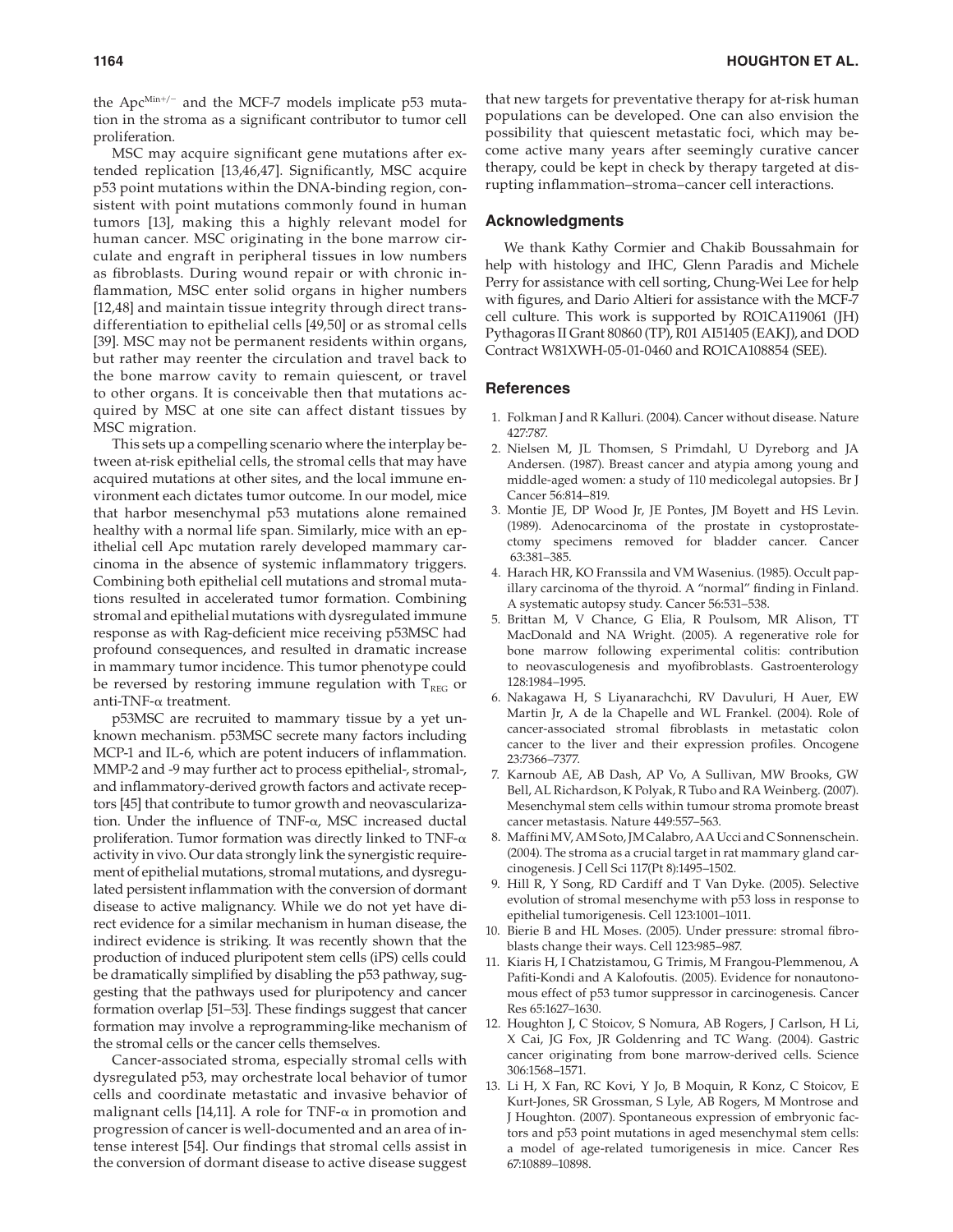#### **MUTATED STROMA UNMASKS LATENT MALIGNANCY 1165** 1165

- 14. Kurose K, K Gilley, S Matsumoto, PH Watson, XP Zhou and C Eng. (2002). Frequent somatic mutations in PTEN and TP53 are mutually exclusive in the stroma of breast carcinomas . Nat Genet 32:355-357.
- 15. Patocs A, L Zhang, Y Xu, F Weber, T Caldes, GL Mutter, P Platzer and C Eng. (2007). Breast-cancer stromal cells with TP53 mutations and nodal metastases. N Engl J Med 357:2543-2551.
- 16. Bergers G and LM Coussens. (2000). Extrinsic regulators of epithelial tumor progression: metalloproteinases . Curr Opin Genet Dev 10:120-127.
- 17. Campbell IG, W Qiu, K Polyak and I Haviv. (2008). Breast-cancer stromal cells with TP53 mutations. N Engl J Med 358:1634-5; author reply 1636.
- 18. Zander CS and T Soussi. (2008). Breast-cancer stromal cells with TP53 mutations. N Engl J Med 358:1635; author reply 1636.
- 19. Zalcman G, E Bergot and P Hainaut. (2008). Breast-cancer stromal cells with TP53 mutations. N Engl J Med 358:1635-6; author reply 1636.
- 20. Petitjean A, E Mathe, S Kato, C Ishioka, SV Tavtigian, P Hainaut and M Olivier. (2007). Impact of mutant p53 functional properties on TP53 mutation patterns and tumor phenotype: lessons from recent developments in the IARC TP53 database . Hum Mutat 28:622-629.
- 21. Moser AR, C Luongo, KA Gould, MK McNeley, AR Shoemaker and WF Dove. (1995). ApcMin: a mouse model for intestinal and mammary tumorigenesis. Eur J Cancer 31A:1061-1064.
- 22. Rao VP, T Poutahidis, Z Ge, PR Nambiar, BH Horwitz, JG Fox and SE Erdman. (2006). Proinflammatory CD4+ CD45RB(hi) lymphocytes promote mammary and intestinal carcinogenesis in  $Apc(Min/+)$  mice. Cancer Res 66:57-61.
- 23. Rao VP, T Poutahidis, Z Ge, PR Nambiar, C Boussahmain, YY Wang, BH Horwitz, JG Fox and SE Erdman. (2006). Innate immune inflammatory response against enteric bacteria Helicobacter hepaticus induces mammary adenocarcinoma in mice. Cancer Res 66:7395-7400.
- 24. Dunn GP, AT Bruce, H Ikeda, LJ Old and RD Schreiber. (2002). Cancer immunoediting: from immunosurveillance to tumor escape. Nat Immunol 3:991-998.
- 25. Dunn GP, LJ Old and RD Schreiber. (2004). The three Es of cancer immunoediting. Annu Rev Immunol 22:329-360.
- 26. Koebel CM, W Vermi, JB Swann, N Zerafa, SJ Rodig, LJ Old, MJ Smyth and RD Schreiber. (2007). Adaptive immunity maintains occult cancer in an equilibrium state. Nature 450:903-907.
- 27. Erdman SE, VP Rao, T Poutahidis, MM Ihrig, Z Ge, Y Feng, M Tomczak, AB Rogers, BH Horwitz and JG Fox. (2003). CD4(+)CD25(+) regulatory lymphocytes require interleukin 10 to interrupt colon carcinogenesis in mice . Cancer Res 63 : 6042-6050.
- 28. Powrie F and KJ Maloy. (2003). Immunology. Regulating the regulators. Science 299:1030-1031.
- 29. Maloy KJ, L Salaun, R Cahill, G Dougan, NJ Saunders and F Powrie. (2003). CD4+CD25+ T® cells suppress innate immune pathology through cytokine-dependent mechanisms . J Exp Med 197:111-119.
- 30. Erdman SE, T Poutahidis, M Tomczak, AB Rogers, K Cormier, B Plank, BH Horwitz and JG Fox. (2003). CD4+ CD25+ regulatory T lymphocytes inhibit microbially induced colon cancer in Rag2-deficient mice. Am J Pathol 162:691-702.
- 31. Erdman SE, JJ Sohn, VP Rao, PR Nambiar, Z Ge, JG Fox and DB Schauer. (2005). CD4+CD25+ regulatory lymphocytes induce regression of intestinal tumors in ApcMin/+ mice . Cancer Res 65:3998-4004.
- 32. Gounaris E, SE Erdman, C Restaino, MF Gurish, DS Friend, F Gounari, DM Lee, G Zhang, JN Glickman, K Shin, VP Rao, T Poutahidis, R Weissleder, KM McNagny and K Khazaie. (2007). Mast cells are an essential hematopoietic component for polyp development. Proc Natl Acad Sci USA 104:19977-19982.
- 33. Ho KY, WH Kalle, TH Lo, WY Lam and CM Tang. (1999). Reduced expression of APC and DCC gene protein in breast cancer. Histopathology 35:249-256.
- 34. Schlosshauer PW, SA Brown, K Eisinger, Q Yan, ER Guglielminetti, R Parsons, LH Ellenson and J Kitajewski. (2000). APC truncation and increased β-catenin levels in a human breast cancer cell line. Carcinogenesis 21:1453-1456.
- 35. Clayton A, RA Evans, E Pettit, M Hallett, JD Williams and R Steadman. (1998). Cellular activation through the ligation of intercellular adhesion molecule-1. J Cell Sci 111 (Pt 4): 443 – 453.
- 36. Zeisberg M, F Strutz and GA Müller. (2000). Role of fibroblast activation in inducing interstitial fibrosis. J Nephrol 13(Suppl 3): S111-S120.
- 37. Rønnov-Jessen L and OW Petersen. (1993). Induction of alphasmooth muscle actin by transforming growth factor-beta 1 in quiescent human breast gland fibroblasts. Implications for myofibroblast generation in breast neoplasia. Lab Invest 68:696-707.
- 38. Iwano M, D Plieth, TM Danoff, C Xue, H Okada and EG Neilson. (2002). Evidence that fibroblasts derive from epithelium during tissue fibrosis. J Clin Invest 110:341-350.
- 39. Direkze NC, SJ Forbes, M Brittan, T Hunt, R Jeffery, SL Preston, R Poulsom, K Hodivala-Dilke, MR Alison and NA Wright. (2003). Multiple organ engraftment by bone-marrow-derived myofibroblasts and fibroblasts in bone-marrow-transplanted mice. Stem Cells 21:514-520.
- 40. Direkze NC, K Hodivala-Dilke, R Jeffery, T Hunt, R Poulsom, D Oukrif, MR Alison and NA Wright. (2004). Bone marrow contribution to tumor-associated myofibroblasts and fibroblasts. Cancer Res 64:8492-8495.
- 41. Desmoulière A, C Guyot and G Gabbiani. (2004). The stroma reaction myofibroblast: a key player in the control of tumor cell behavior. Int J Dev Biol 48:509-517.
- 42. Jodele S, CF Chantrain, L Blavier, C Lutzko, GM Crooks, H Shimada, LM Coussens and YA Declerck. (2005). The contribution of bone marrow-derived cells to the tumor vasculature in neuroblastoma is matrix metalloproteinase-9 dependent. Cancer Res 65:3200-3208.
- 43. Kaplan RN, RD Riba, S Zacharoulis, AH Bramley, L Vincent, C Costa, DD MacDonald, DK Jin, K Shido, SA Kerns, Z Zhu, D Hicklin, Y Wu, JL Port, N Altorki, ER Port, D Ruggero, SV Shmelkov, KK Jensen, S Rafii and D Lyden. (2005). VEGFR1positive haematopoietic bone marrow progenitors initiate the pre-metastatic niche. Nature 438:820-827.
- 44. Overall CM and RA Dean. (2006). Degradomics: systems biology of the protease web. Pleiotropic roles of MMPs in cancer. Cancer Metastasis Rev 25:69-75.
- 45. Pei D. (2005). Matrix metalloproteinases target proteaseactivated receptors on the tumor cell surface . Cancer Cell 7:207-208.
- 46. Rubio D, J Garcia-Castro, MC Martín, R de la Fuente, JC Cigudosa, AC Lloyd and A Bernad. (2005). Spontaneous human adult stem cell transformation . Cancer Res 65:3035-3039.
- 47. Serakinci N, P Guldberg, JS Burns, B Abdallah, H Schrødder, T Jensen and M Kassem. (2004). Adult human mesenchymal stem cell as a target for neoplastic transformation. Oncogene 23:5095-5098.
- 48. Spaeth E, A Klopp, J Dembinski, M Andreeff and F Marini. (2008). Inflammation and tumor microenvironments: defining the migratory itinerary of mesenchymal stem cells . Gene Ther 15:730-738.
- 49. Krause DS, ND Theise, MI Collector, O Henegariu, S Hwang, R Gardner, S Neutzel and SJ Sharkis. (2001). Multi-organ, multilineage engraftment by a single bone marrow-derived stem cell. Cell 105:369-377.
- 50. Jiang Y, BN Jahagirdar, RL Reinhardt, RE Schwartz, CD Keene, XR Ortiz-Gonzalez, M Reyes, T Lenvik, T Lund, M Blackstad,